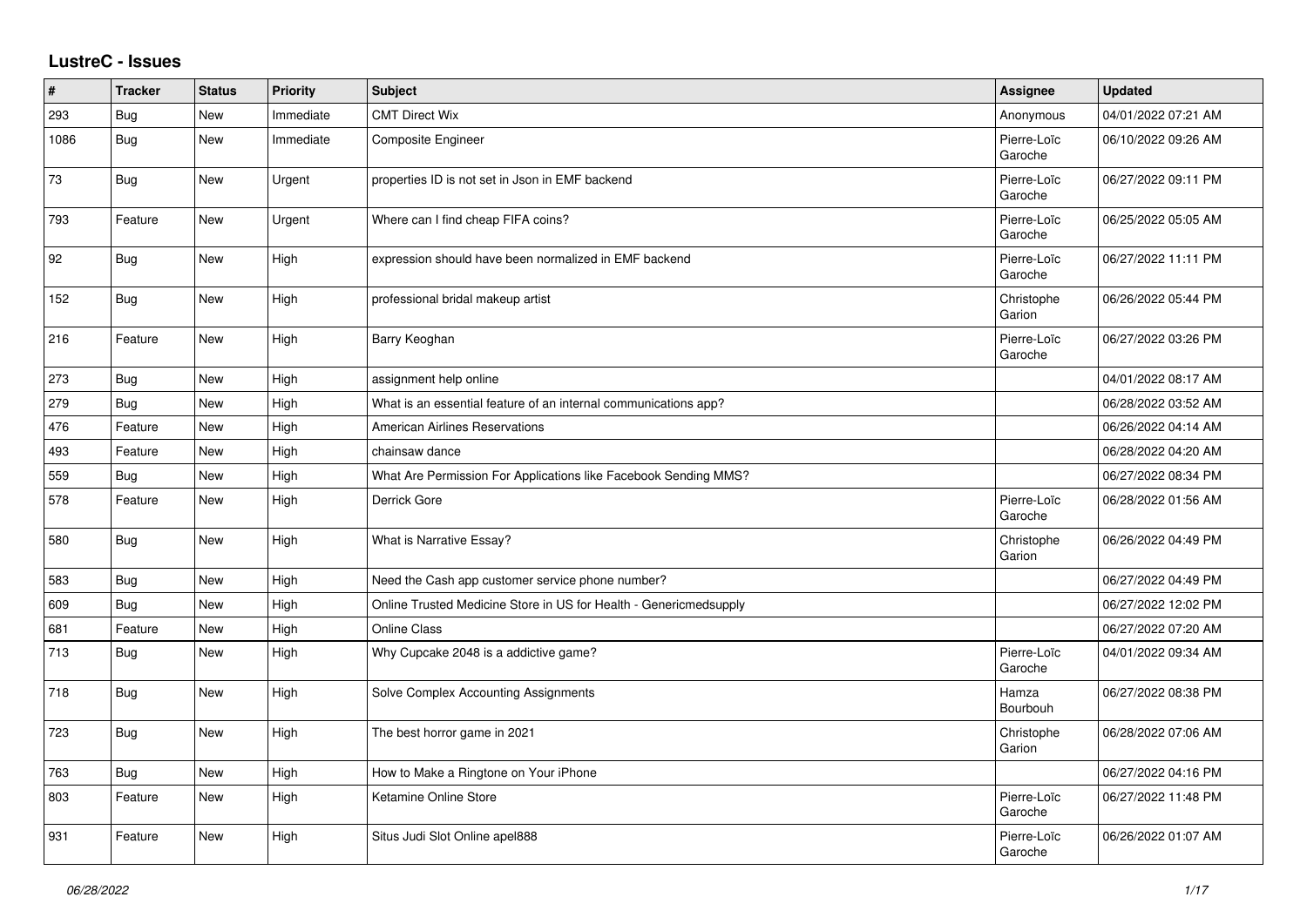| $\sharp$ | <b>Tracker</b> | <b>Status</b> | <b>Priority</b> | Subject                                                                                                                                      | <b>Assignee</b>        | <b>Updated</b>      |
|----------|----------------|---------------|-----------------|----------------------------------------------------------------------------------------------------------------------------------------------|------------------------|---------------------|
| 1005     | <b>Bug</b>     | <b>New</b>    | High            | Nursing Assignment Help in UK                                                                                                                |                        | 05/13/2022 05:33 PM |
| 1066     | Feature        | <b>New</b>    | High            | Using the default Routerlogin.net web address for setup                                                                                      |                        | 05/31/2022 12:16 PM |
| 1095     | Feature        | New           | High            | Want to Know the Best CV Makers in Dubai?                                                                                                    |                        | 06/20/2022 06:29 AM |
| 1105     | <b>Bug</b>     | New           | High            | What is Mahjong online?                                                                                                                      |                        | 06/28/2022 03:47 AM |
| 1107     | Feature        | New           | High            | Where do you have to find an application to watch news and sports videos?                                                                    | Christophe<br>Garion   | 06/27/2022 12:38 PM |
| 63       | Feature        | New           | Normal          | Skip normalization step in mutation generation if it possible                                                                                | Pierre-Loïc<br>Garoche | 06/27/2022 04:16 PM |
| 72       | Bug            | <b>New</b>    | Normal          | Simulinkd does not match Lustre using EMF backend when using nested Merge expression                                                         | Pierre-Loïc<br>Garoche | 04/01/2022 08:06 AM |
| 74       | Bug            | New           | Normal          | const is not supported inside contract                                                                                                       | Pierre-Loïc<br>Garoche | 06/28/2022 04:29 AM |
| 75       | Bug            | New           | Normal          | exception File "checks/algebraicLoop.ml", line 368, characters 16-22: Assertion failed                                                       |                        | 06/28/2022 06:47 AM |
| 76       | <b>Bug</b>     | New           | Normal          | Import error: Load error: imported node real_to_int declared in a regular Lustre file. File "include/conv.lusi", line<br>1. characters 0-64: |                        | 06/27/2022 09:32 PM |
| 88       | <b>Bug</b>     | New           | Normal          | kind2 output: When for node arguments                                                                                                        | Pierre-Loïc<br>Garoche | 06/28/2022 06:24 AM |
| 113      | Bug            | New           | Normal          | ufc 254 live                                                                                                                                 |                        | 06/27/2022 08:54 AM |
| 114      | Bug            | New           | Normal          | <b>Medical Research Writing Services</b>                                                                                                     |                        | 06/28/2022 12:06 AM |
| 115      | <b>Bug</b>     | New           | Normal          | <b>NFL LIVE STREAM</b>                                                                                                                       |                        | 06/27/2022 02:53 PM |
| 116      | Bug            | New           | Normal          | aertaeyg                                                                                                                                     |                        | 06/27/2022 11:06 PM |
| 117      | <b>Bug</b>     | New           | Normal          | How to Watch Cowboys vs Cardinals Game Live Stream FREE TV                                                                                   |                        | 04/01/2022 08:08 AM |
| 118      | Bug            | New           | Normal          | golf                                                                                                                                         | Anonymous              | 06/28/2022 02:52 AM |
| 119      | Bug            | <b>New</b>    | Normal          | klhjigyu                                                                                                                                     |                        | 06/27/2022 02:44 PM |
| 120      | Bug            | New           | Normal          | ghfjtkx                                                                                                                                      | Pierre-Loïc<br>Garoche | 06/28/2022 04:35 AM |
| 121      | Bug            | New           | Normal          | xgfhjmghtm                                                                                                                                   |                        | 04/01/2022 07:56 AM |
| 122      | <b>Bug</b>     | <b>New</b>    | Normal          | <b>AFL Live Stream</b>                                                                                                                       |                        | 04/01/2022 07:55 AM |
| 123      | Bug            | <b>New</b>    | Normal          | https://www.reddit.com/r/NRLgrandfinal2020/                                                                                                  |                        | 06/26/2022 05:36 PM |
| 124      | <b>Bug</b>     | New           | Normal          | https://www.bigmarker.com/ustvpass/LIVE-Atlanta-Falcons-vs-Carolina-Panthers-NFL-Week-8-Game                                                 |                        | 04/01/2022 07:55 AM |
| 125      | <b>Bug</b>     | New           | Normal          | vbvnm                                                                                                                                        |                        | 04/01/2022 07:55 AM |
| 126      | Feature        | New           | Normal          | Stussy Air Force 1 replica                                                                                                                   |                        | 06/28/2022 05:31 AM |
| 127      | Feature        | New           | Normal          | replica af1                                                                                                                                  |                        | 04/01/2022 07:55 AM |
| 128      | Bug            | New           | Normal          | dfgbd                                                                                                                                        |                        | 06/26/2022 05:07 AM |
| 129      | <b>Bug</b>     | New           | Normal          | xcvgbgh                                                                                                                                      |                        | 06/26/2022 06:01 PM |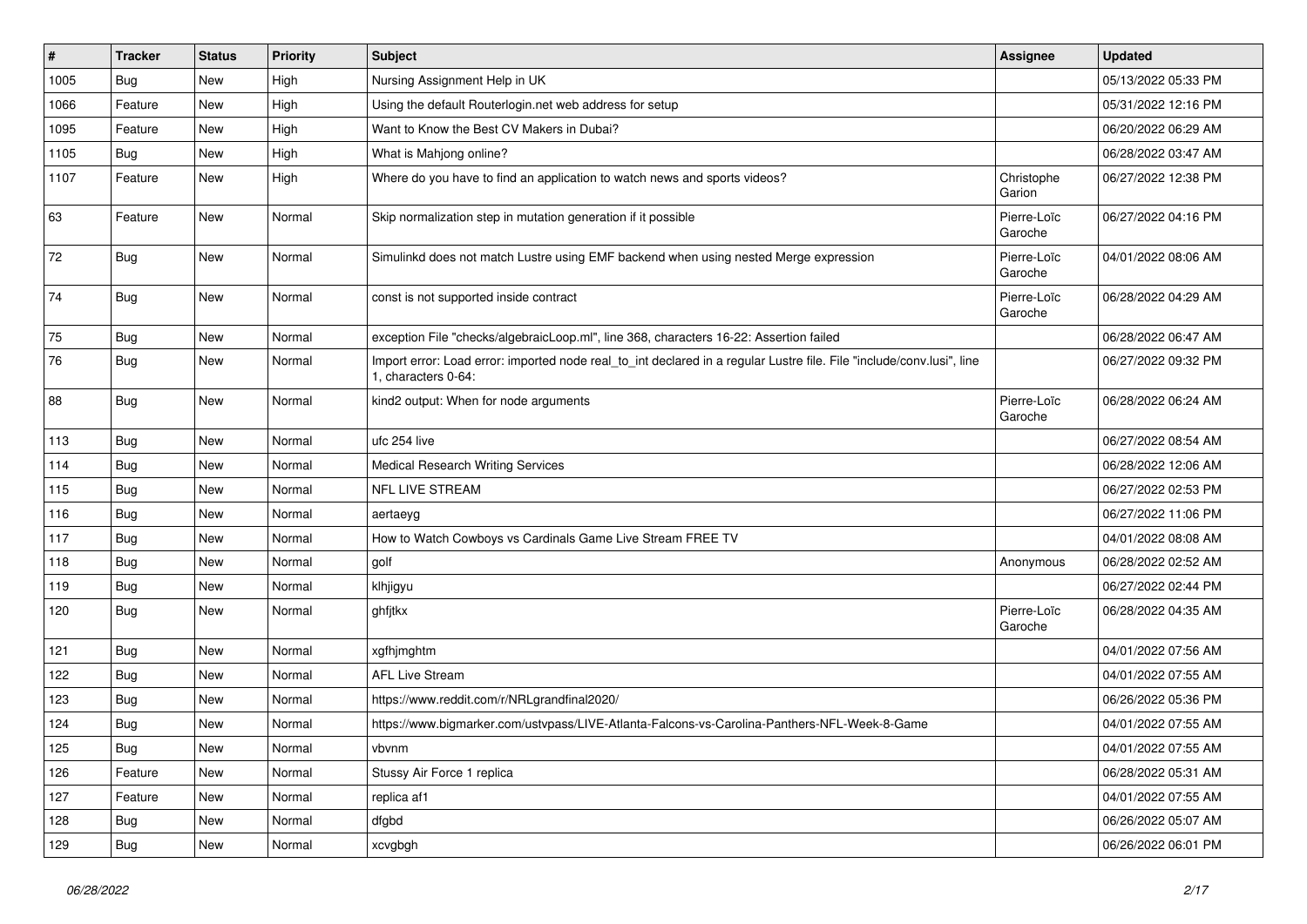| $\vert$ # | <b>Tracker</b> | <b>Status</b> | Priority | <b>Subject</b>                                 | <b>Assignee</b>        | <b>Updated</b>      |
|-----------|----------------|---------------|----------|------------------------------------------------|------------------------|---------------------|
| 131       | Bug            | New           | Normal   | triokids                                       |                        | 04/01/2022 07:54 AM |
| 132       | Bug            | <b>New</b>    | Normal   | concrete-everything                            |                        | 06/28/2022 12:47 AM |
| 133       | Bug            | New           | Normal   | craftlabs                                      |                        | 06/27/2022 07:32 PM |
| 134       | <b>Bug</b>     | <b>New</b>    | Normal   | wisegolfers                                    |                        | 06/27/2022 01:54 PM |
| 135       | <b>Bug</b>     | New           | Normal   | factspress                                     |                        | 04/01/2022 07:52 AM |
| 136       | Bug            | New           | Normal   | snappow                                        |                        | 06/28/2022 06:05 AM |
| 137       | Bug            | <b>New</b>    | Normal   | hcbets                                         |                        | 04/01/2022 07:52 AM |
| 138       | Bug            | New           | Normal   | own-sweethome                                  |                        | 06/27/2022 08:22 PM |
| 139       | Bug            | New           | Normal   | relseo                                         |                        | 06/28/2022 02:17 AM |
| 140       | <b>Bug</b>     | New           | Normal   | sugarbalanceusa                                |                        | 06/28/2022 12:05 AM |
| 141       | Feature        | New           | Normal   | Something about jerry curly                    |                        | 06/28/2022 01:22 AM |
| 142       | Feature        | New           | Normal   | About ashimary hair                            |                        | 06/28/2022 02:31 AM |
| 143       | <b>Bug</b>     | New           | Normal   | Bob lace front wigs                            |                        | 06/28/2022 06:44 AM |
| 144       | <b>Bug</b>     | <b>New</b>    | Normal   | curly bob lace front wigs                      |                        | 06/26/2022 01:44 PM |
| 145       | Bug            | <b>New</b>    | Normal   | abdulbaissagar                                 |                        | 06/28/2022 05:41 AM |
| 146       | Bug            | New           | Normal   | bayabais                                       |                        | 06/28/2022 07:18 AM |
| 147       | Bug            | <b>New</b>    | Normal   | xzxgfufi                                       |                        | 04/01/2022 07:54 AM |
| 148       | Bug            | New           | Normal   | zxZdfg                                         |                        | 04/01/2022 08:01 AM |
| 149       | <b>Bug</b>     | New           | Normal   | dftgy                                          |                        | 06/27/2022 01:11 AM |
| 150       | Bug            | <b>New</b>    | Normal   | dfgh                                           |                        | 06/27/2022 05:59 PM |
| 151       | Feature        | New           | Normal   | Law Essay Writing Service - Assignments Planet |                        | 06/26/2022 05:42 PM |
| 153       | Bug            | New           | Normal   | urgent loan online                             | Christophe<br>Garion   | 06/28/2022 12:49 AM |
| 154       | Bug            | New           | Normal   | fdgyyrut gyrtrw                                |                        | 06/27/2022 01:21 AM |
| 155       | Bug            | New           | Normal   | Cant access my cash app account                | Pierre-Loïc<br>Garoche | 06/27/2022 09:11 PM |
| 156       | Bug            | New           | Normal   | Access old cash app account                    |                        | 04/01/2022 08:00 AM |
| 157       | Bug            | New           | Normal   | Forget cash app pin                            |                        | 06/27/2022 11:41 PM |
| 158       | Bug            | New           | Normal   | dfghj zcvgh                                    |                        | 06/27/2022 07:28 AM |
| 159       | <b>Bug</b>     | New           | Normal   | xfguih njgkh                                   |                        | 06/26/2022 11:38 PM |
| 160       | <b>Bug</b>     | New           | Normal   | rtyuiv wbhyu                                   |                        | 04/01/2022 07:56 AM |
| 161       | <b>Bug</b>     | New           | Normal   | dfdrtyuio                                      |                        | 06/27/2022 07:21 PM |
| 162       | Bug            | New           | Normal   | gfyuik9                                        | Hamza<br>Bourbouh      | 04/01/2022 08:01 AM |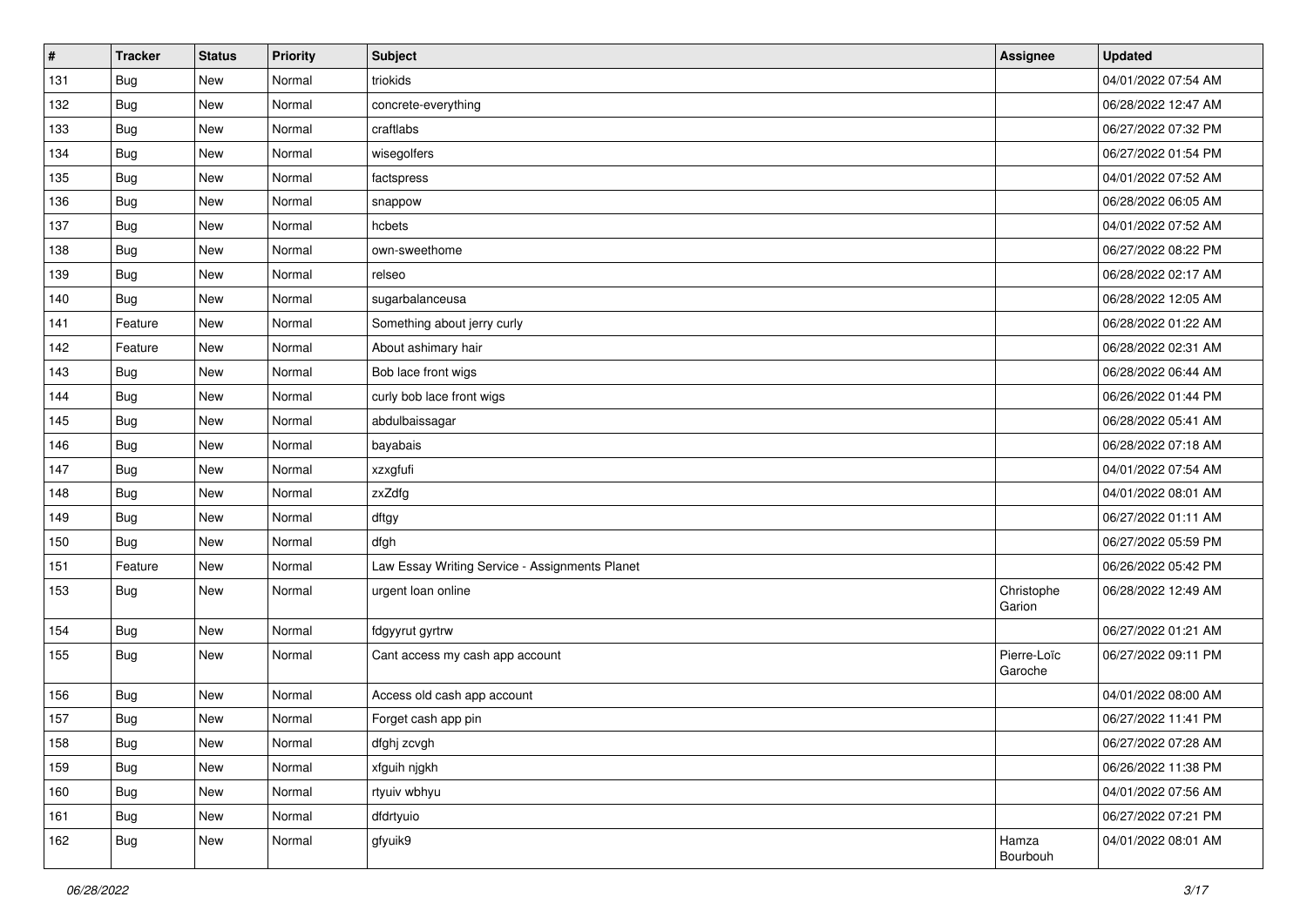| $\vert$ # | <b>Tracker</b> | <b>Status</b> | Priority | <b>Subject</b>                                         | <b>Assignee</b>        | <b>Updated</b>      |
|-----------|----------------|---------------|----------|--------------------------------------------------------|------------------------|---------------------|
| 163       | <b>Bug</b>     | New           | Normal   | jknjopl[                                               |                        | 04/01/2022 07:58 AM |
| 164       | Bug            | <b>New</b>    | Normal   | dfgbd                                                  |                        | 06/27/2022 10:23 AM |
| 165       | Bug            | New           | Normal   | dfgbd                                                  |                        | 04/01/2022 07:57 AM |
| 166       | <b>Bug</b>     | <b>New</b>    | Normal   | dfgbd                                                  |                        | 04/01/2022 07:57 AM |
| 167       | Bug            | <b>New</b>    | Normal   | instant loan without documents                         | Anonymous              | 06/27/2022 02:27 AM |
| 168       | Bug            | <b>New</b>    | Normal   | UFC 256 Live Stream Online                             |                        | 06/28/2022 06:24 AM |
| 169       | Bug            | <b>New</b>    | Normal   | CV Maker - UAE CV Writing Agency                       |                        | 06/28/2022 05:01 AM |
| 170       | Feature        | New           | Normal   | top mba colleges in bangalore                          |                        | 06/26/2022 05:46 PM |
| 171       | Feature        | <b>New</b>    | Normal   | loan management system                                 |                        | 06/27/2022 03:18 AM |
| 172       | Feature        | <b>New</b>    | Normal   | pgdm colleges in bangalore                             |                        | 06/23/2022 10:47 PM |
| 173       | Feature        | New           | Normal   | private limited company registration                   |                        | 06/27/2022 04:47 AM |
| 174       | Feature        | <b>New</b>    | Normal   | Digital Marketing Philadelphia                         |                        | 06/23/2022 07:06 AM |
| 175       | Feature        | <b>New</b>    | Normal   | All About Cash App Transfer Fail Problems              |                        | 06/27/2022 05:44 PM |
| 176       | Bug            | New           | Normal   | instant loan without documents                         |                        | 06/18/2022 01:43 PM |
| 177       | Feature        | <b>New</b>    | Normal   | HD lace silky straight human hair wig                  |                        | 04/01/2022 08:41 AM |
| 178       | Bug            | New           | Normal   | transparent lace wigs                                  |                        | 06/27/2022 11:04 PM |
| 179       | Bug            | <b>New</b>    | Normal   | body wave                                              |                        | 04/01/2022 08:41 AM |
| 180       | Feature        | New           | Normal   | homoeobazaar                                           |                        | 06/28/2022 07:09 AM |
| 181       | <b>Bug</b>     | New           | Normal   | <b>Healthcare Custom Writing Services</b>              |                        | 06/28/2022 07:35 AM |
| 182       | Bug            | <b>New</b>    | Normal   | <b>Healthcare Custom Writing Services</b>              |                        | 06/27/2022 11:00 PM |
| 183       | <b>Bug</b>     | <b>New</b>    | Normal   | Nursing Assignment Help Online                         |                        | 06/28/2022 07:12 AM |
| 184       | <b>Bug</b>     | <b>New</b>    | Normal   | Affordable Business Writing Services                   |                        | 06/27/2022 01:09 PM |
| 185       | Bug            | New           | Normal   | Non-Plagiarized Research Writing                       |                        | 06/28/2022 02:56 AM |
| 186       | Feature        | New           | Normal   | homoeobazaar                                           |                        | 04/01/2022 08:40 AM |
| 187       | Bug            | New           | Normal   | High Quality Replic 350 V2 Carbon                      |                        | 04/01/2022 08:40 AM |
| 188       | Bug            | <b>New</b>    | Normal   | Why are university students buying assignments online? | Pierre-Loïc<br>Garoche | 06/28/2022 07:46 AM |
| 189       | Bug            | <b>New</b>    | Normal   | <b>College Biology Writing Services</b>                |                        | 06/26/2022 12:50 PM |
| 190       | <b>Bug</b>     | New           | Normal   | All About Cash App Transfer Fail Problems              |                        | 06/28/2022 03:30 AM |
| 191       | <b>Bug</b>     | New           | Normal   | <b>B2B Branding</b>                                    |                        | 06/13/2022 12:50 AM |
| 192       | <b>Bug</b>     | New           | Normal   | The code Caffe                                         |                        | 05/09/2022 10:16 AM |
| 193       | Bug            | New           | Normal   | 18% Discount on Homeopathic medicines                  |                        | 06/28/2022 03:38 AM |
| 194       | <b>Bug</b>     | New           | Normal   | lace closure wigs                                      |                        | 06/28/2022 06:46 AM |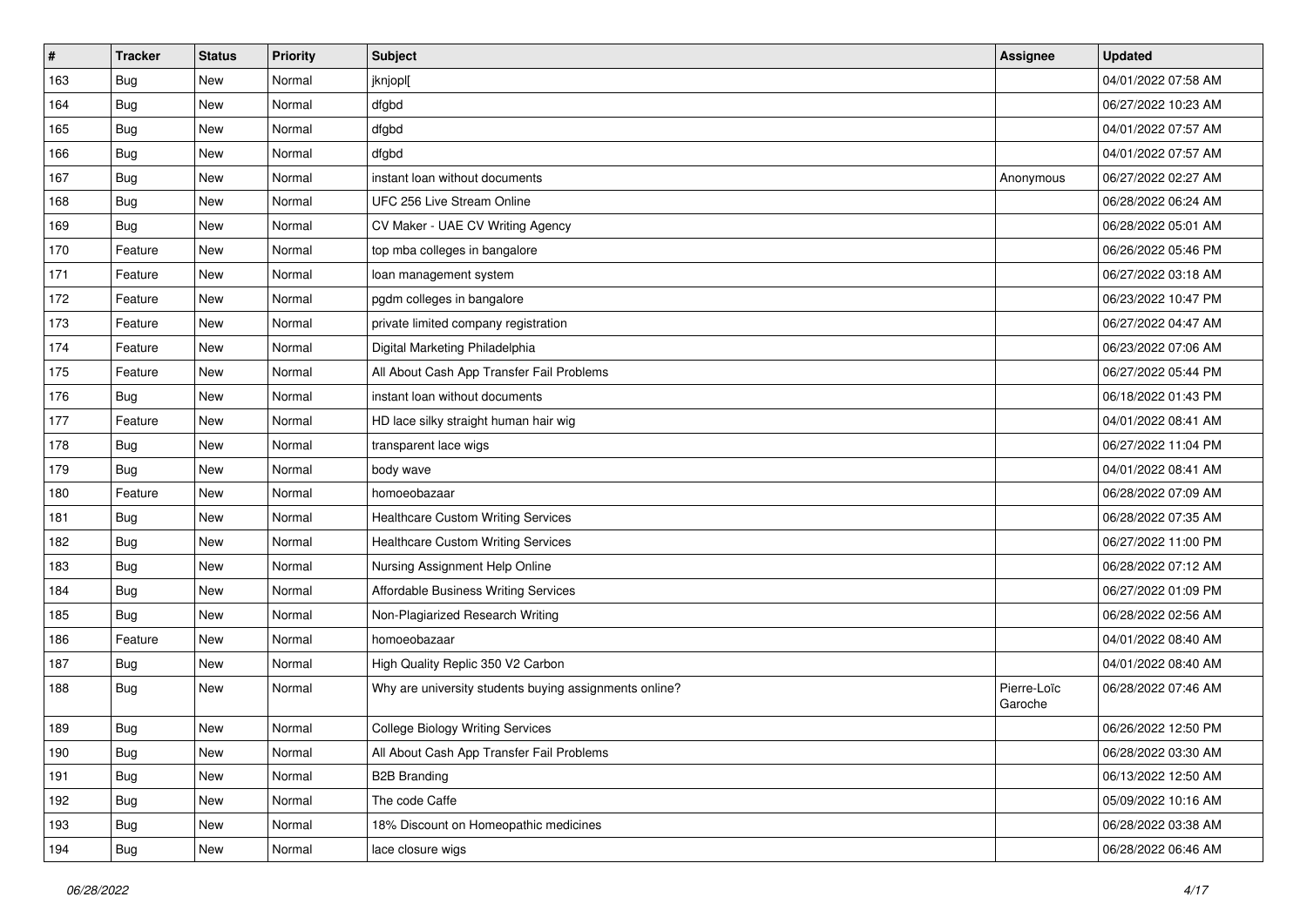| $\vert$ # | <b>Tracker</b> | <b>Status</b> | Priority | <b>Subject</b>                                                                                                  | <b>Assignee</b>        | <b>Updated</b>      |
|-----------|----------------|---------------|----------|-----------------------------------------------------------------------------------------------------------------|------------------------|---------------------|
| 195       | <b>Bug</b>     | New           | Normal   | homoeobazaar                                                                                                    |                        | 04/01/2022 08:23 AM |
| 196       | <b>Bug</b>     | <b>New</b>    | Normal   | Homoeobazaar For Homeopathy Medicines                                                                           |                        | 06/27/2022 02:18 PM |
| 197       | Bug            | New           | Normal   | SBL JABORANDI PLUS HAIR OIL - COMPLETE SCALP CARE (100ML)                                                       |                        | 06/28/2022 03:43 AM |
| 198       | Bug            | <b>New</b>    | Normal   | DR. RECKEWEG R42 (HAEMOVENIN) (22ML)                                                                            |                        | 06/26/2022 05:31 AM |
| 199       | Bug            | <b>New</b>    | Normal   | SBL CLEARSTONE DROPS (30ML)                                                                                     |                        | 04/01/2022 08:23 AM |
| 200       | Bug            | <b>New</b>    | Normal   | uiopilo                                                                                                         |                        | 06/28/2022 12:33 AM |
| 201       | Bug            | New           | Normal   | closure wig                                                                                                     |                        | 06/26/2022 07:50 PM |
| 202       | Bug            | <b>New</b>    | Normal   | blonde wig                                                                                                      |                        | 06/27/2022 06:27 PM |
| 204       | Feature        | <b>New</b>    | Normal   | New Car Tyres                                                                                                   |                        | 04/01/2022 08:40 AM |
| 208       | Bug            | <b>New</b>    | Normal   | Why Cash app won't let me send money if scammed?                                                                |                        | 04/01/2022 08:54 AM |
| 209       | Bug            | New           | Normal   | Neglect to access old Cash App account considering message notice issue? Contact help.                          |                        | 06/27/2022 08:49 PM |
| 210       | <b>Bug</b>     | New           | Normal   | Issue with check symbol in Cash App? Dial assist number with calling Cash App customer service phone<br>number. |                        | 06/27/2022 07:16 PM |
| 211       | Bug            | <b>New</b>    | Normal   | Problem in Cash App rebate? Call Cash App customer service number for help.                                     |                        | 06/27/2022 09:05 PM |
| 212       | Feature        | <b>New</b>    | Normal   | How good is the market for gaming mobile apps at the moment?                                                    |                        | 05/17/2022 11:09 AM |
| 213       | Bug            | <b>New</b>    | Normal   | fix HP Notebook Missing Operating System Error Message                                                          |                        | 04/01/2022 08:53 AM |
| 214       | Feature        | <b>New</b>    | Normal   | Five Christmas Apps For Apple Users                                                                             |                        | 06/27/2022 05:41 PM |
| 215       | Bug            | <b>New</b>    | Normal   | How For Top Level Cell Phone For You                                                                            |                        | 06/27/2022 09:19 PM |
| 217       | Bug            | New           | Normal   | How this service matter most?                                                                                   |                        | 06/27/2022 06:48 PM |
| 218       | Bug            | <b>New</b>    | Normal   | Popular Educational trends                                                                                      |                        | 06/28/2022 06:47 AM |
| 219       | Bug            | <b>New</b>    | Normal   | Free Ringtones for Cell Phones.                                                                                 |                        | 06/28/2022 05:34 AM |
| 220       | Feature        | <b>New</b>    | Normal   | essay writing services                                                                                          |                        | 06/26/2022 04:55 PM |
| 221       | Bug            | New           | Normal   | The Best APk                                                                                                    |                        | 04/01/2022 08:49 AM |
| 222       | <b>Bug</b>     | <b>New</b>    | Normal   | Social Profile links                                                                                            |                        | 06/27/2022 01:15 PM |
| 223       | <b>Bug</b>     | <b>New</b>    | Normal   | WhatsApp Plus: Download, Update and Themes                                                                      |                        | 06/03/2022 08:07 PM |
| 224       | Feature        | <b>New</b>    | Normal   | Instant Personal Loan                                                                                           | Pierre-Loïc<br>Garoche | 06/26/2022 11:33 PM |
| 225       | Bug            | New           | Normal   | instant personal loan                                                                                           |                        | 06/27/2022 02:20 PM |
| 226       | Bug            | <b>New</b>    | Normal   | How to find reliable service reviews                                                                            | Anonymous              | 04/01/2022 08:46 AM |
| 227       | Bug            | <b>New</b>    | Normal   | Cash App Help & Solutions - Here You Will Get Better Assistance                                                 |                        | 06/25/2022 11:21 PM |
| 228       | Bug            | <b>New</b>    | Normal   | Why Does Cash App Transaction Failed? - Here Is the Answer                                                      |                        | 06/28/2022 02:50 AM |
| 229       | Feature        | New           | Normal   | How To Delete Cash App Account? - Check Out the Steps In Detail                                                 |                        | 05/01/2022 09:06 PM |
| 230       | <b>Bug</b>     | <b>New</b>    | Normal   | Add Money To Cash App Card - Auto Cash Apps                                                                     |                        | 06/28/2022 04:43 AM |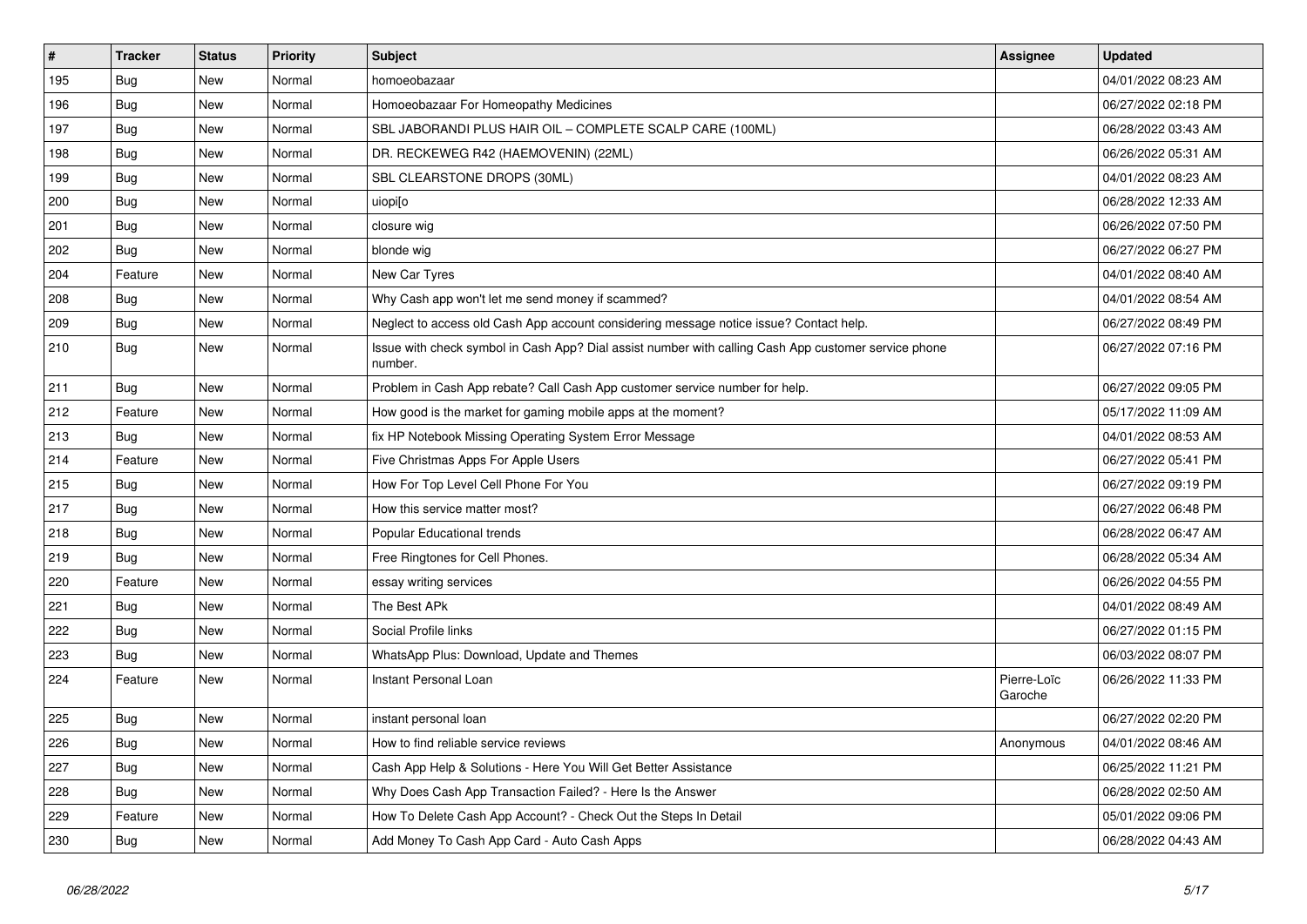| $\vert$ # | <b>Tracker</b> | <b>Status</b> | <b>Priority</b> | <b>Subject</b>                                                           | Assignee               | <b>Updated</b>      |
|-----------|----------------|---------------|-----------------|--------------------------------------------------------------------------|------------------------|---------------------|
| 231       | <b>Bug</b>     | New           | Normal          | Is the ringtone download difficult or not?                               | Pierre-Loïc<br>Garoche | 06/28/2022 04:48 AM |
| 232       | Bug            | New           | Normal          | FM whatsapp messaging app.                                               |                        | 06/27/2022 10:04 AM |
| 233       | Bug            | New           | Normal          | Anauthorsway.com: My User Experience                                     |                        | 06/27/2022 12:02 PM |
| 234       | <b>Bug</b>     | <b>New</b>    | Normal          | My Personal Experience With the College Writing Services                 |                        | 06/28/2022 02:10 AM |
| 236       | Bug            | New           | Normal          | HP Printer Assistant Software   Download & Install HP Assistant          |                        | 04/01/2022 08:16 AM |
| 237       | Feature        | <b>New</b>    | Normal          | HP Printer Assistant Software   Download & Install HP Assistant          |                        | 06/28/2022 04:50 AM |
| 239       | <b>Bug</b>     | New           | Normal          | Algunas características más de Choices MOD APK                           |                        | 06/25/2022 10:05 AM |
| 240       | Feature        | <b>New</b>    | Normal          | Juego interesante de Dragon Ball Legends MOD APK                         |                        | 06/25/2022 12:21 AM |
| 241       | Feature        | <b>New</b>    | Normal          | How to get a complete solution of Big Ideas Math Answers?                |                        | 04/01/2022 08:15 AM |
| 242       | Feature        | <b>New</b>    | Normal          | Descripción de Torque Pro MOD APK para Android                           |                        | 06/28/2022 01:14 AM |
| 243       | Feature        | <b>New</b>    | Normal          | Reconstruir la pandilla de la mafia en Gangstar Vegas MOD APK            |                        | 06/27/2022 07:53 PM |
| 244       | <b>Bug</b>     | <b>New</b>    | Normal          | Quels sont les avantages des stations de radio en ligne.                 |                        | 06/28/2022 04:37 AM |
| 245       | Bug            | New           | Normal          | Write My Essay For Me Cheap                                              |                        | 06/28/2022 07:10 AM |
| 246       | <b>Bug</b>     | <b>New</b>    | Normal          | The Beast App                                                            |                        | 06/28/2022 07:07 AM |
| 247       | Bug            | <b>New</b>    | Normal          | best 4 Channel Amp                                                       |                        | 06/28/2022 07:58 AM |
| 248       | <b>Bug</b>     | <b>New</b>    | Normal          | Mobile ringtones and attractiveness ringtones                            |                        | 06/27/2022 05:51 PM |
| 249       | <b>Bug</b>     | <b>New</b>    | Normal          | Steps to Activate Cash App Card in Less then 2 Minutes - Get Information | Pierre-Loïc<br>Garoche | 06/21/2022 07:52 PM |
| 250       | Bug            | <b>New</b>    | Normal          | Reviews of phone ringtones                                               |                        | 06/27/2022 07:29 AM |
| 251       | <b>Bug</b>     | <b>New</b>    | Normal          | All About Cash App Transfer Fail Problems                                | Pierre-Loïc<br>Garoche | 06/27/2022 10:19 PM |
| 252       | <b>Bug</b>     | <b>New</b>    | Normal          | Samsung U600 - Is Essential Business And Personal Phone                  |                        | 04/04/2022 04:45 AM |
| 253       | <b>Bug</b>     | <b>New</b>    | Normal          | <b>Florence Lawrence</b>                                                 |                        | 06/28/2022 01:31 AM |
| 254       | Feature        | <b>New</b>    | Normal          | best ayurvedic treatment for psoriasis                                   |                        | 04/01/2022 08:13 AM |
| 255       | Feature        | <b>New</b>    | Normal          | best doctor for psoriasis                                                |                        | 06/28/2022 06:44 AM |
| 256       | Bug            | New           | Normal          | <b>Fake Travis Scott Shoes</b>                                           |                        | 04/01/2022 08:12 AM |
| 257       | Bug            | New           | Normal          | Best latte machines                                                      |                        | 06/28/2022 04:26 AM |
| 258       | <b>Bug</b>     | <b>New</b>    | Normal          | Fake Nike Dunk High AMBUSH Deep Royal                                    |                        | 06/27/2022 08:50 PM |
| 259       | Bug            | <b>New</b>    | Normal          | call center services                                                     |                        | 06/26/2022 01:30 AM |
| 260       | <b>Bug</b>     | <b>New</b>    | Normal          | Web Design Services Near Me                                              |                        | 06/26/2022 11:55 AM |
| 261       | Bug            | New           | Normal          | Ringtone Downloads - Easy Ways Come Up With Your Own Ringtones           |                        | 06/28/2022 02:12 AM |
| 262       | Bug            | <b>New</b>    | Normal          | It this true to dealing Wuth                                             |                        | 06/27/2022 08:39 AM |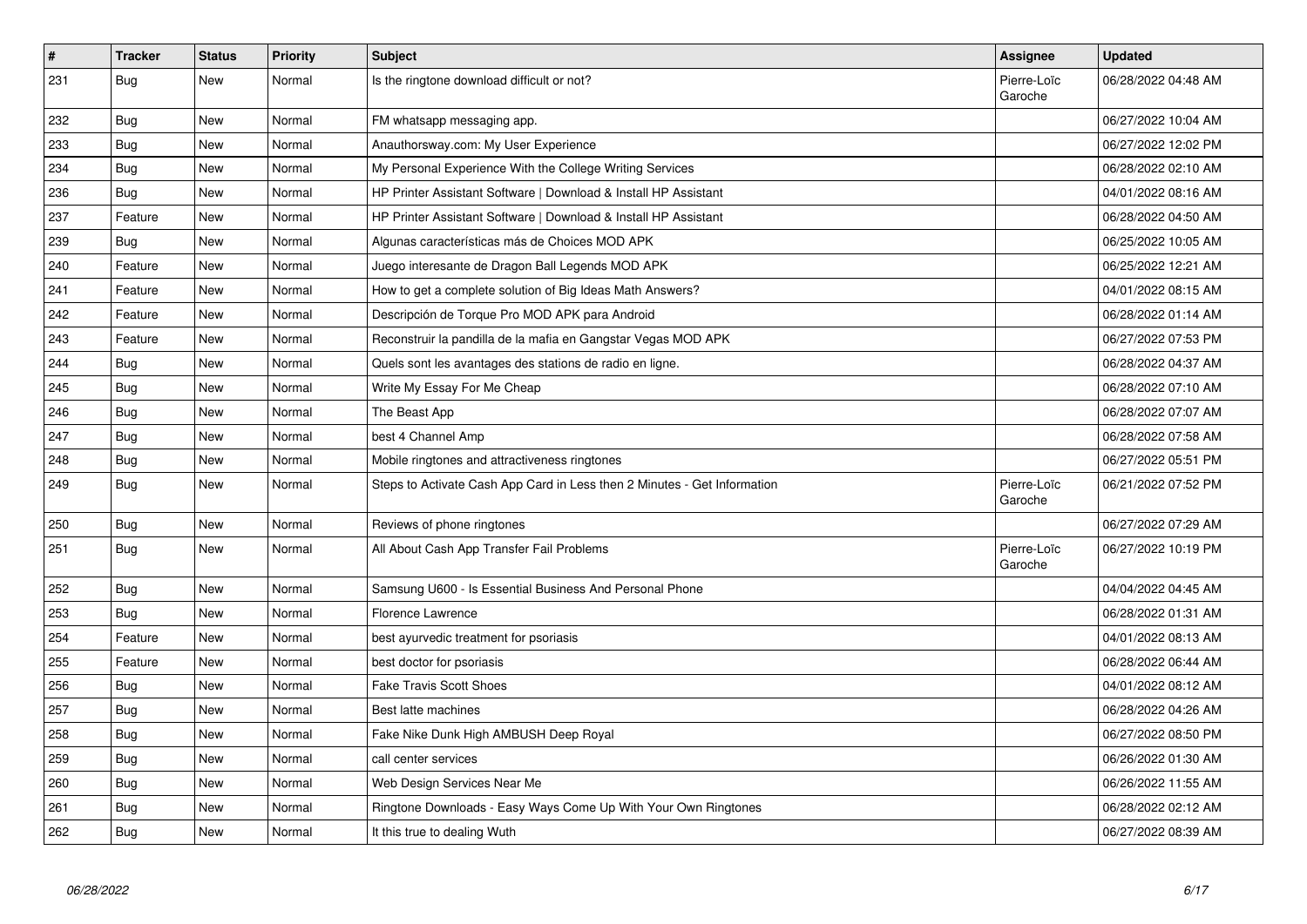| $\vert$ # | <b>Tracker</b> | <b>Status</b> | <b>Priority</b> | <b>Subject</b>                                                      | <b>Assignee</b>        | <b>Updated</b>      |
|-----------|----------------|---------------|-----------------|---------------------------------------------------------------------|------------------------|---------------------|
| 263       | Feature        | <b>New</b>    | Normal          | Wrecked Car Is Nothing But A Worthless                              | Pierre-Loïc<br>Garoche | 06/27/2022 12:37 PM |
| 264       | Bug            | <b>New</b>    | Normal          | We Buy Your Unwanted Car                                            | Corentin<br>Lauverjat  | 06/28/2022 12:43 AM |
| 265       | <b>Bug</b>     | <b>New</b>    | Normal          | 3 Faq's On Downloading To Your Apple Ipod                           |                        | 06/28/2022 05:56 AM |
| 267       | <b>Bug</b>     | <b>New</b>    | Normal          | How To Use Internet Radio Services To Listen To Your Favorite Songs |                        | 06/28/2022 07:36 AM |
| 268       | <b>Bug</b>     | <b>New</b>    | Normal          | Fashionj                                                            |                        | 04/01/2022 08:20 AM |
| 269       | <b>Bug</b>     | <b>New</b>    | Normal          | Is there such a site for app design?                                | Anonymous              | 06/28/2022 12:43 AM |
| 270       | Bug            | <b>New</b>    | Normal          | Logo Mansion                                                        | Christophe<br>Garion   | 04/01/2022 08:20 AM |
| 271       | Feature        | New           | Normal          | Fashion                                                             |                        | 06/27/2022 02:07 AM |
| 272       | Feature        | <b>New</b>    | Normal          | Fashion                                                             |                        | 06/27/2022 03:53 PM |
| 274       | <b>Bug</b>     | <b>New</b>    | Normal          | How AI is transforming coupon marketing campaigns?                  | Anonymous              | 06/27/2022 01:54 PM |
| 275       | <b>Bug</b>     | New           | Normal          | Activate Cash App Card With Or Without QR - Step By Step Guide      | Pierre-Loïc<br>Garoche | 06/28/2022 03:09 AM |
| 276       | Feature        | <b>New</b>    | Normal          | Nike Dunks Replica                                                  |                        | 04/01/2022 08:19 AM |
| 277       | Feature        | <b>New</b>    | Normal          | Nike Dunks Replica                                                  |                        | 04/01/2022 08:19 AM |
| 278       | <b>Bug</b>     | <b>New</b>    | Normal          | Cash App Help & Solutions - Here You Will Get Better Assistance     |                        | 06/28/2022 07:46 AM |
| 280       | <b>Bug</b>     | New           | Normal          | Pacific Web Design                                                  |                        | 06/26/2022 08:18 PM |
| 281       | Feature        | <b>New</b>    | Normal          | what are the types of Ringtones?                                    | Anonymous              | 06/27/2022 09:41 PM |
| 282       | <b>Bug</b>     | <b>New</b>    | Normal          | Activate Cash App Card: Learn Simple Steps & Fix Errors             |                        | 06/27/2022 01:08 PM |
| 283       | <b>Bug</b>     | <b>New</b>    | Normal          | Cash App To PayPal Transfer Money - Check Out The Steps Here        |                        | 04/01/2022 08:17 AM |
| 284       | <b>Bug</b>     | New           | Normal          | All About Cash App Transfer Fail Problems                           |                        | 06/26/2022 03:15 PM |
| 285       | <b>Bug</b>     | New           | Normal          | Have you ever written an essay?                                     |                        | 06/27/2022 08:05 PM |
| 286       | <b>Bug</b>     | <b>New</b>    | Normal          | All About Cash App Transfer Fail Problems                           |                        | 04/01/2022 07:49 AM |
| 287       | Bug            | <b>New</b>    | Normal          | Make shopping easier                                                |                        | 04/01/2022 08:41 AM |
| 288       | <b>Bug</b>     | <b>New</b>    | Normal          | Make shopping easier                                                |                        | 04/01/2022 07:56 AM |
| 289       | <b>Bug</b>     | <b>New</b>    | Normal          | Recover Yahoo Mail Forgotten Password - Explore Kanata Chinese      |                        | 06/28/2022 06:19 AM |
| 292       | <b>Bug</b>     | New           | Normal          | Venmo to Cash App Transfer Of Money- Explore Here                   |                        | 06/27/2022 03:27 PM |
| 295       | <b>Bug</b>     | New           | Normal          | Headliner Repair Services in Jonesboro GA                           |                        | 04/01/2022 07:21 AM |
| 296       | <b>Bug</b>     | New           | Normal          | Window Tinting Services in Jonesboro GA                             |                        | 04/01/2022 07:21 AM |
| 297       | <b>Bug</b>     | New           | Normal          | Auto Lighting Installation Services in Norcross GA                  |                        | 04/01/2022 07:21 AM |
| 298       | Bug            | New           | Normal          | Car Stereo Installation Services in Norcross GA                     |                        | 04/01/2022 07:20 AM |
| 299       | <b>Bug</b>     | New           | Normal          | Brake Caliper Painting Services in Norcross GA                      |                        | 04/01/2022 07:20 AM |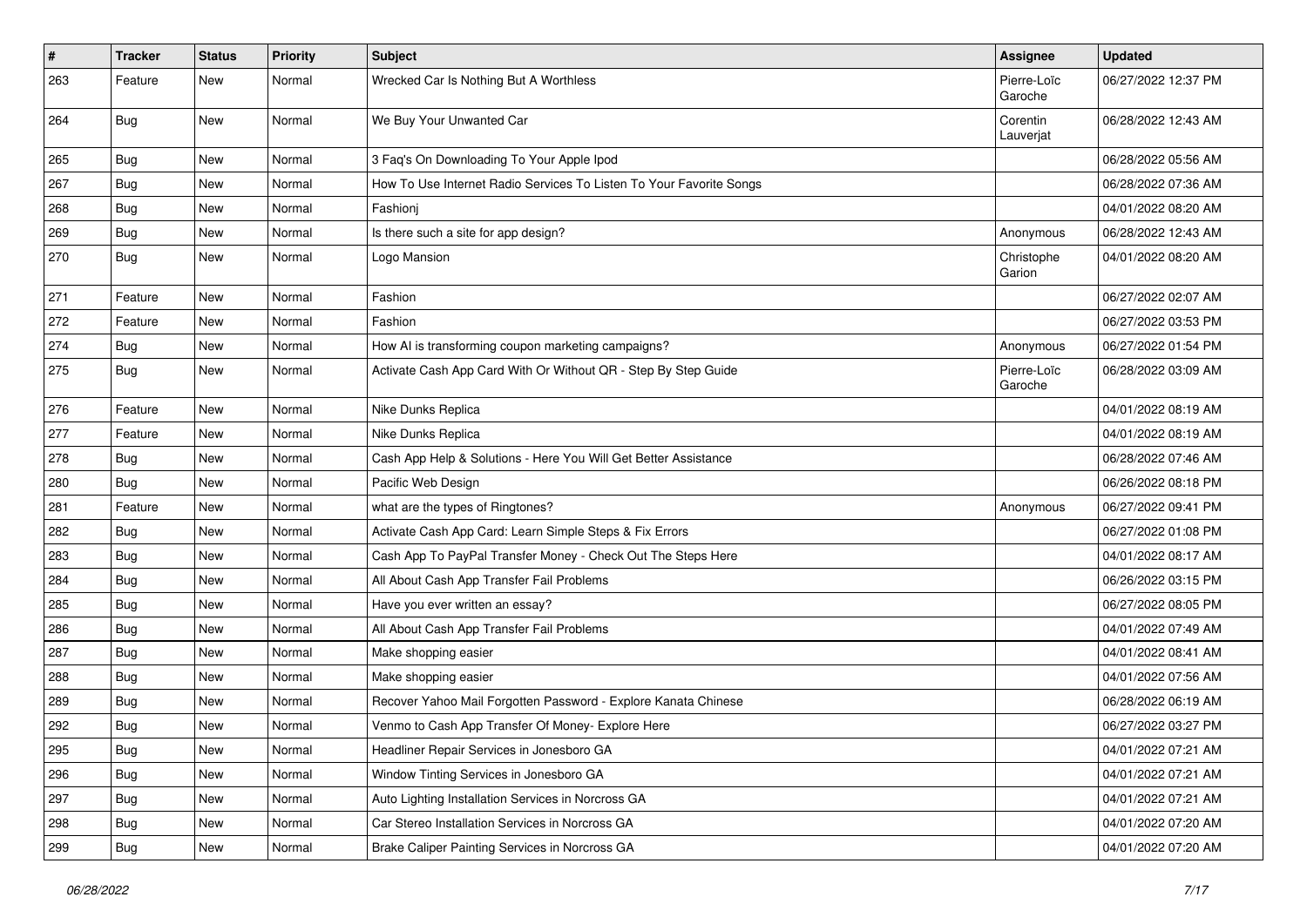| $\vert$ # | <b>Tracker</b> | <b>Status</b> | <b>Priority</b> | Subject                                               | <b>Assignee</b> | <b>Updated</b>      |
|-----------|----------------|---------------|-----------------|-------------------------------------------------------|-----------------|---------------------|
| 300       | Bug            | New           | Normal          | Wheels Powder Coating Services in Norcross GA         |                 | 04/15/2022 01:45 PM |
| 301       | Bug            | New           | Normal          | Vehicle Electronics Services in Norcross GA           |                 | 04/01/2022 07:18 AM |
| 302       | Bug            | New           | Normal          | Auto Electrical Repair Services in Norcross GA        |                 | 06/26/2022 07:49 PM |
| 303       | Bug            | New           | Normal          | Car Wrapping Services in Norcross GA                  |                 | 04/01/2022 07:22 AM |
| 304       | Bug            | New           | Normal          | Keyless Entry Services in Norcross GA                 |                 | 04/01/2022 07:19 AM |
| 305       | Bug            | New           | Normal          | Headliner Repair Services in Norcross GA              |                 | 04/01/2022 07:19 AM |
| 306       | Bug            | New           | Normal          | Window Tinting Services in Norcross GA                |                 | 04/01/2022 07:19 AM |
| 307       | Bug            | New           | Normal          | Carpet Cleaning Services in Virginia Beach VA         |                 | 04/01/2022 07:19 AM |
| 308       | Bug            | New           | Normal          | Carpet Repairing Services in Virginia Beach VA        |                 | 04/01/2022 07:19 AM |
| 309       | Bug            | New           | Normal          | Stain Removal Services in Virginia Beach VA           |                 | 04/01/2022 07:19 AM |
| 310       | Bug            | New           | Normal          | Mattress Cleaning Services in Virginia Beach VA       |                 | 06/26/2022 04:33 AM |
| 311       | Bug            | New           | Normal          | Odor Removal Services in Virginia Beach VA            |                 | 04/01/2022 07:19 AM |
| 312       | Bug            | New           | Normal          | Stain Protection Services in Virginia Beach VA        |                 | 06/28/2022 01:49 AM |
| 313       | Bug            | New           | Normal          | Water Extraction Services in Virginia Beach VA        |                 | 06/23/2022 02:14 AM |
| 314       | Bug            | New           | Normal          | Water Extraction Services in Virginia Beach VA        |                 | 04/01/2022 07:25 AM |
| 315       | Bug            | New           | Normal          | Dissertation help UK                                  |                 | 06/27/2022 05:29 AM |
| 316       | Bug            | New           | Normal          | Finden Sie den besten Klingelton für Ihr Telefon      |                 | 06/24/2022 10:28 PM |
| 317       | Bug            | New           | Normal          | Eco/Green Cleaning Services in Virginia Beach VA      |                 | 06/27/2022 07:03 AM |
| 318       | Bug            | New           | Normal          | Mold Removal Services in Virginia Beach VA            |                 | 04/01/2022 07:27 AM |
| 319       | Bug            | New           | Normal          | Steam Cleaning Services in Virginia Beach VA          |                 | 04/01/2022 07:27 AM |
| 320       | <b>Bug</b>     | New           | Normal          | Emergency Cleaning Services in Virginia Beach VA      |                 | 04/01/2022 07:27 AM |
| 321       | Bug            | New           | Normal          | Tile & Grout Cleaning Services in Virginia Beach VA   |                 | 06/27/2022 10:08 PM |
| 322       | Bug            | New           | Normal          | Rug Cleaning Services in Virginia Beach VA            |                 | 04/01/2022 07:26 AM |
| 323       | Bug            | New           | Normal          | Car Upholstery Cleaning Services in Virginia Beach VA |                 | 04/01/2022 07:26 AM |
| 324       | Bug            | New           | Normal          | Upholstery Cleaning Services in Virginia Beach VA     |                 | 04/01/2022 07:26 AM |
| 325       | Bug            | New           | Normal          | Carpet Cleaning Services in Norfolk VA                |                 | 04/01/2022 07:26 AM |
| 326       | Bug            | New           | Normal          | Carpet Repairing Services in Norfolk VA               |                 | 04/01/2022 07:26 AM |
| 327       | <b>Bug</b>     | New           | Normal          | Stain Removal Services in Norfolk VA                  |                 | 04/01/2022 07:26 AM |
| 328       | Bug            | New           | Normal          | Mattress Cleaning Services in Norfolk VA              |                 | 04/01/2022 07:26 AM |
| 329       | Bug            | New           | Normal          | Odor Removal Services in Norfolk VA                   |                 | 04/01/2022 07:22 AM |
| 330       | Bug            | New           | Normal          | Stain Protection Services in Norfolk VA               |                 | 04/01/2022 07:26 AM |
| 331       | Bug            | New           | Normal          | Water Extraction Services in Norfolk VA               |                 | 06/28/2022 06:48 AM |
| 332       | <b>Bug</b>     | New           | Normal          | Eco/Green Cleaning Services in Norfolk VA             |                 | 04/01/2022 07:25 AM |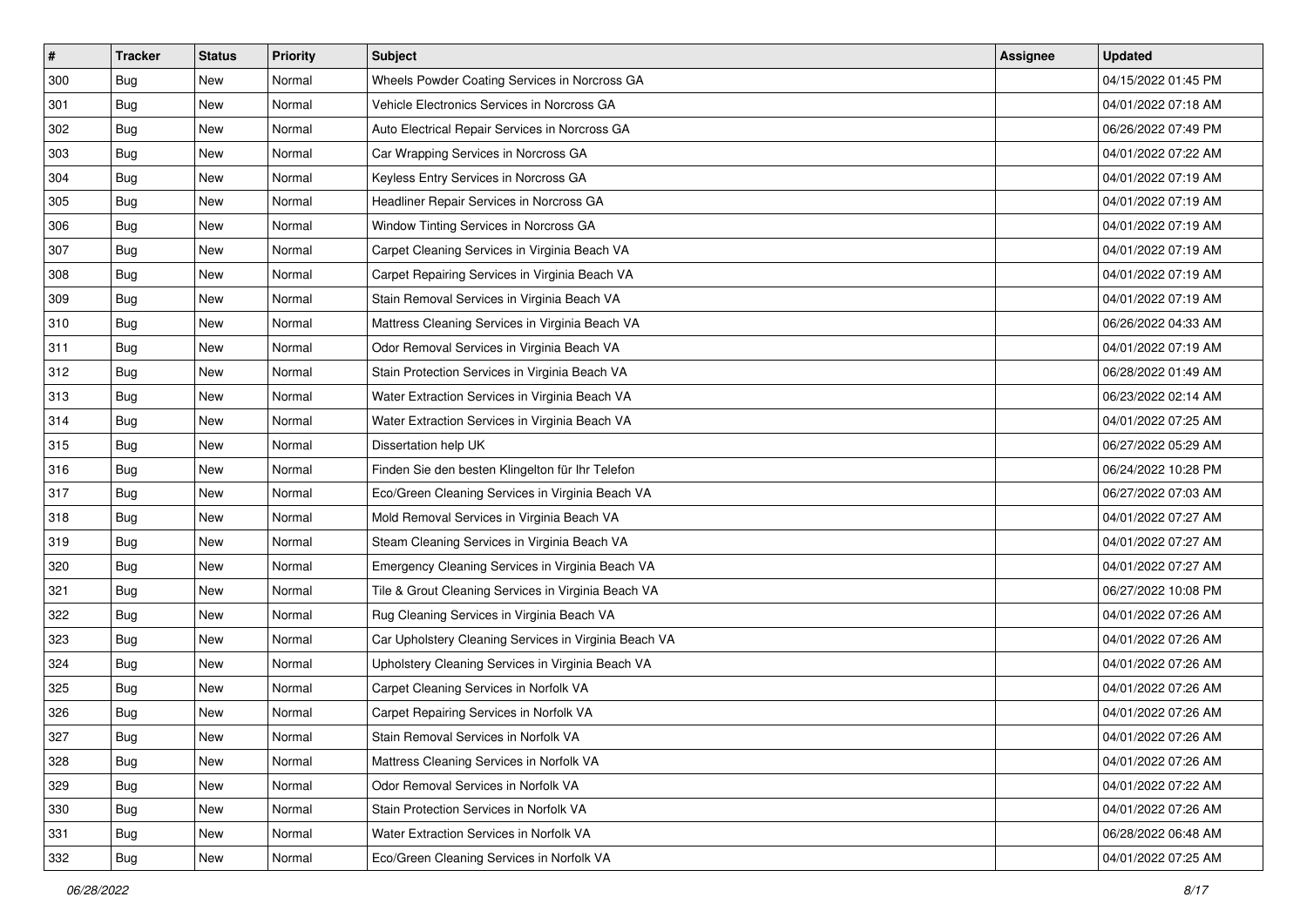| $\sharp$ | <b>Tracker</b> | <b>Status</b> | <b>Priority</b> | <b>Subject</b>                                    | <b>Assignee</b> | <b>Updated</b>      |
|----------|----------------|---------------|-----------------|---------------------------------------------------|-----------------|---------------------|
| 333      | <b>Bug</b>     | New           | Normal          | Mold Removal Services in Norfolk VA               |                 | 06/28/2022 02:56 AM |
| 334      | Bug            | New           | Normal          | Steam Cleaning Services in Norfolk VA             |                 | 04/01/2022 07:25 AM |
| 335      | <b>Bug</b>     | New           | Normal          | Emergency Cleaning Services in Norfolk VA         |                 | 04/01/2022 07:24 AM |
| 336      | <b>Bug</b>     | New           | Normal          | Tile & Grout Cleaning Services in Norfolk VA      |                 | 06/28/2022 04:46 AM |
| 337      | Bug            | New           | Normal          | Rug Cleaning Services in Norfolk VA               |                 | 04/01/2022 07:23 AM |
| 338      | <b>Bug</b>     | New           | Normal          | Car Upholstery Cleaning Services in Norfolk VA    |                 | 04/01/2022 07:23 AM |
| 339      | Bug            | New           | Normal          | Upholstery Cleaning Services in Norfolk VA        |                 | 06/17/2022 04:36 AM |
| 340      | Bug            | New           | Normal          | Carpet Cleaning Services in Chesapeake VA         |                 | 04/01/2022 07:23 AM |
| 341      | <b>Bug</b>     | New           | Normal          | Carpet Repairing Services in Chesapeake VA        |                 | 04/01/2022 07:23 AM |
| 342      | Bug            | New           | Normal          | Stain Removal Services in Chesapeake VA           |                 | 04/01/2022 07:22 AM |
| 343      | Bug            | New           | Normal          | Mattress Cleaning Services in Chesapeake VA       |                 | 04/01/2022 07:16 AM |
| 344      | Bug            | New           | Normal          | Odor Removal Services in Chesapeake VA            |                 | 06/25/2022 12:42 AM |
| 345      | <b>Bug</b>     | New           | Normal          | Stain Protection Services in Chesapeake VA        |                 | 06/28/2022 06:52 AM |
| 346      | Bug            | New           | Normal          | Water Extraction Services in Chesapeake VA        |                 | 04/01/2022 07:15 AM |
| 347      | Bug            | New           | Normal          | Eco/Green Cleaning Services in Chesapeake VA      |                 | 06/28/2022 06:48 AM |
| 348      | <b>Bug</b>     | New           | Normal          | Mold Removal Services in Chesapeake VA            |                 | 06/28/2022 12:53 AM |
| 349      | <b>Bug</b>     | New           | Normal          | Steam Cleaning Services in Chesapeake VA          |                 | 04/01/2022 07:14 AM |
| 350      | Bug            | <b>New</b>    | Normal          | Emergency Cleaning Services in Chesapeake VA      |                 | 04/01/2022 07:14 AM |
| 351      | <b>Bug</b>     | New           | Normal          | Emergency Cleaning Services in Chesapeake VA      |                 | 04/01/2022 07:14 AM |
| 352      | Bug            | New           | Normal          | Tile & Grout Cleaning Services in Chesapeake VA   |                 | 06/27/2022 06:39 PM |
| 353      | Bug            | New           | Normal          | Rug Cleaning Services in Chesapeake VA            |                 | 04/01/2022 07:14 AM |
| 354      | <b>Bug</b>     | New           | Normal          | Car Upholstery Cleaning Services in Chesapeake VA |                 | 04/01/2022 07:14 AM |
| 355      | Bug            | <b>New</b>    | Normal          | Upholstery Cleaning Services in Chesapeake VA     |                 | 04/01/2022 07:14 AM |
| 356      | Bug            | New           | Normal          | Moving Services in Baltimore MD                   |                 | 04/01/2022 07:13 AM |
| 357      | Bug            | New           | Normal          | Furniture Assembly Services in Baltimore MD       |                 | 04/01/2022 07:12 AM |
| 358      | <b>Bug</b>     | New           | Normal          | Office Moving Services in Baltimore MD            |                 | 04/01/2022 07:13 AM |
| 359      | Bug            | New           | Normal          | Local Moving Services in Baltimore MD             |                 | 04/01/2022 07:15 AM |
| 360      | Bug            | New           | Normal          | Auto Transport Services in Baltimore MD           |                 | 04/01/2022 07:13 AM |
| 361      | Bug            | New           | Normal          | Junk Removal Services in Baltimore MD             |                 | 04/01/2022 07:13 AM |
| 362      | Bug            | New           | Normal          | Moving Services in Washington DC                  |                 | 04/01/2022 07:13 AM |
| 363      | Bug            | New           | Normal          | Furniture Assembly Services in Washington DC      |                 | 04/01/2022 07:13 AM |
| 364      | Bug            | New           | Normal          | Office Moving Services in Washington DC           |                 | 04/01/2022 07:13 AM |
| 365      | <b>Bug</b>     | New           | Normal          | Local Moving Services in Washington DC            |                 | 04/01/2022 07:12 AM |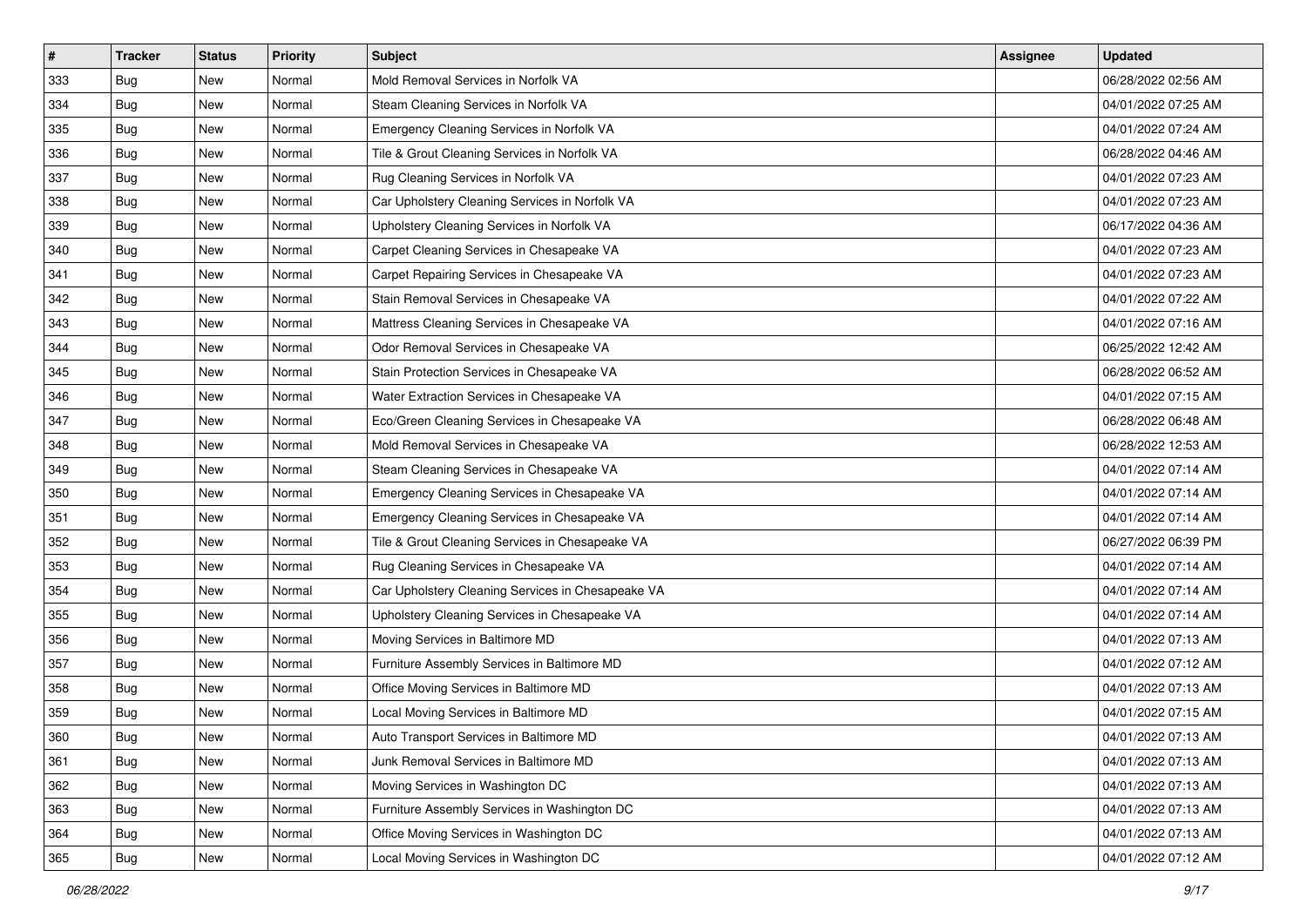| $\sharp$ | <b>Tracker</b> | <b>Status</b> | <b>Priority</b> | Subject                                            | Assignee | <b>Updated</b>      |
|----------|----------------|---------------|-----------------|----------------------------------------------------|----------|---------------------|
| 366      | Bug            | New           | Normal          | Auto Transport Services in Washington DC           |          | 04/01/2022 07:12 AM |
| 367      | <b>Bug</b>     | New           | Normal          | Junk Removal Services in Washington DC             |          | 04/01/2022 07:12 AM |
| 368      | <b>Bug</b>     | New           | Normal          | Moving Services in Arlington County VA             |          | 04/01/2022 07:12 AM |
| 369      | Bug            | New           | Normal          | Furniture Assembly Services in Arlington County VA |          | 04/01/2022 07:12 AM |
| 370      | Bug            | New           | Normal          | Office Moving Services in Arlington County VA      |          | 04/01/2022 07:16 AM |
| 371      | Bug            | New           | Normal          | Local Moving Services in Arlington County VA       |          | 04/01/2022 07:13 AM |
| 372      | Bug            | New           | Normal          | Auto Transport Services in Arlington County VA     |          | 06/27/2022 01:42 AM |
| 373      | Bug            | New           | Normal          | Junk Removal Services in Arlington County VA       |          | 04/01/2022 07:18 AM |
| 374      | Bug            | New           | Normal          | Moving Services in Fairfax VA                      |          | 04/01/2022 07:18 AM |
| 375      | Bug            | New           | Normal          | Furniture Assembly Services in Fairfax VA          |          | 04/01/2022 07:18 AM |
| 376      | Bug            | New           | Normal          | Office Moving Services in Fairfax VA               |          | 04/01/2022 07:17 AM |
| 377      | <b>Bug</b>     | New           | Normal          | Local Moving Services in Fairfax VA                |          | 04/01/2022 07:17 AM |
| 378      | Bug            | New           | Normal          | Auto Transport Services in Fairfax VA              |          | 04/01/2022 07:17 AM |
| 379      | <b>Bug</b>     | New           | Normal          | Junk Removal Services in Fairfax VA                |          | 04/01/2022 07:17 AM |
| 380      | <b>Bug</b>     | New           | Normal          | Moving Services in McLean VA                       |          | 06/28/2022 06:46 AM |
| 381      | Bug            | New           | Normal          | Furniture Assembly Services in McLean VA           |          | 04/01/2022 07:17 AM |
| 382      | <b>Bug</b>     | New           | Normal          | Office Moving Services in McLean VA                |          | 04/01/2022 07:17 AM |
| 383      | Bug            | <b>New</b>    | Normal          | Local Moving Services in McLean VA                 |          | 04/01/2022 07:17 AM |
| 384      | <b>Bug</b>     | New           | Normal          | Auto Transport Services in McLean VA               |          | 04/01/2022 07:17 AM |
| 385      | Bug            | New           | Normal          | Junk Removal Services in McLean VA                 |          | 04/01/2022 07:15 AM |
| 386      | Bug            | New           | Normal          | Moving Services in Sterling VA                     |          | 04/01/2022 07:16 AM |
| 387      | <b>Bug</b>     | New           | Normal          | Furniture Assembly Services in Sterling VA         |          | 04/01/2022 07:18 AM |
| 388      | Bug            | New           | Normal          | Office Moving Services in Sterling VA              |          | 04/01/2022 07:16 AM |
| 389      | <b>Bug</b>     | New           | Normal          | Local Moving Services in Sterling VA               |          | 04/01/2022 07:16 AM |
| 390      | <b>Bug</b>     | New           | Normal          | Auto Transport Services in Sterling VA             |          | 04/01/2022 07:16 AM |
| 391      | Bug            | New           | Normal          | Junk Removal Services in Sterling VA               |          | 04/01/2022 07:16 AM |
| 392      | Bug            | New           | Normal          | Moving Services in Annapolis MD                    |          | 04/01/2022 07:16 AM |
| 393      | <b>Bug</b>     | New           | Normal          | Furniture Assembly Services in Annapolis MD        |          | 04/01/2022 07:16 AM |
| 394      | Bug            | New           | Normal          | Office Moving Services in Annapolis MD             |          | 04/01/2022 07:15 AM |
| 395      | Bug            | New           | Normal          | Local Moving Services in Annapolis MD              |          | 04/01/2022 07:15 AM |
| 396      | Bug            | New           | Normal          | Auto Transport Services in Annapolis MD            |          | 04/01/2022 07:15 AM |
| 397      | <b>Bug</b>     | New           | Normal          | Junk Removal Services in Annapolis MD              |          | 04/01/2022 07:15 AM |
| 398      | <b>Bug</b>     | New           | Normal          | Moving Services in Potomac MD                      |          | 04/01/2022 07:32 AM |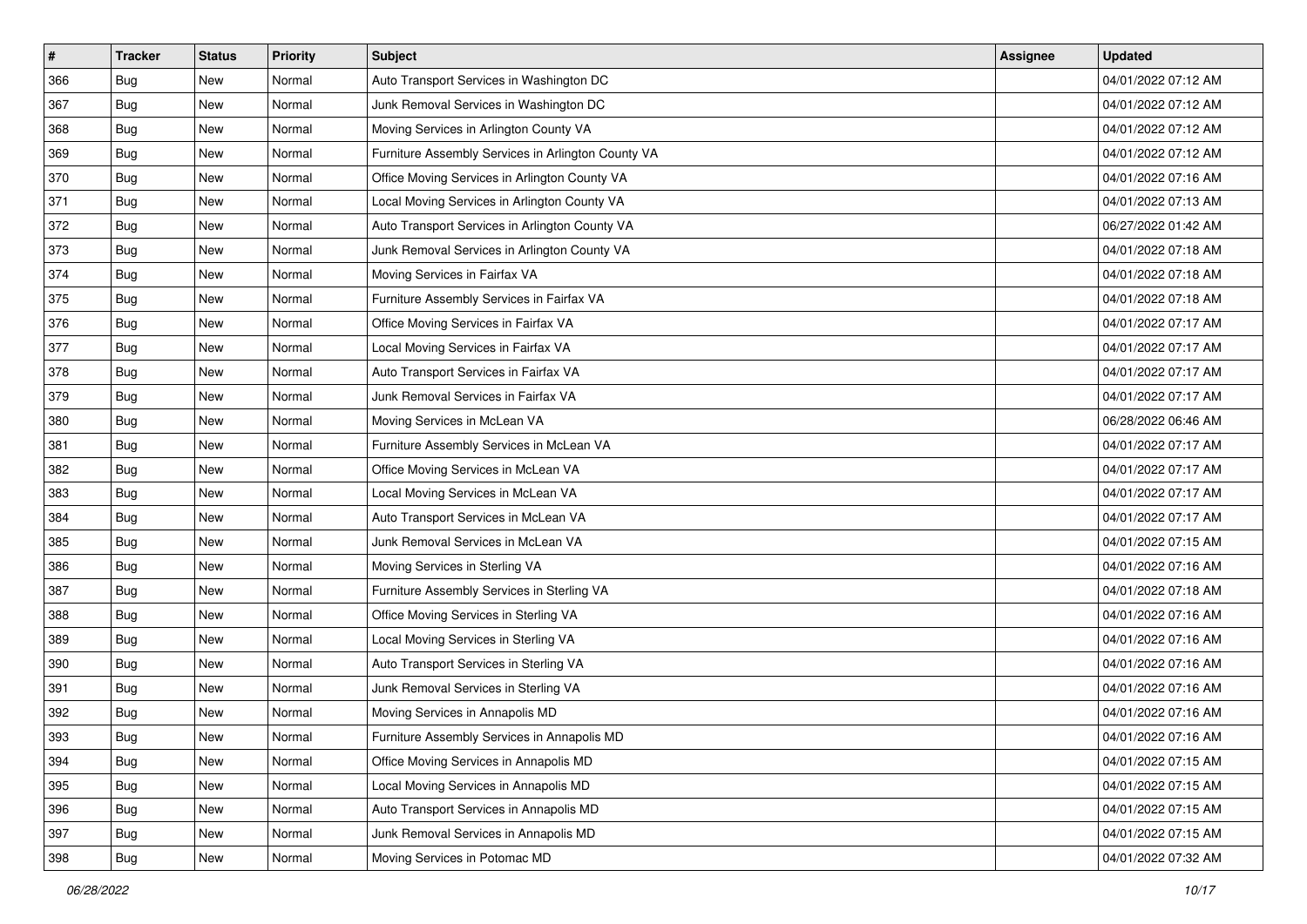| $\sharp$ | <b>Tracker</b> | <b>Status</b> | <b>Priority</b> | <b>Subject</b>                                 | <b>Assignee</b> | <b>Updated</b>      |
|----------|----------------|---------------|-----------------|------------------------------------------------|-----------------|---------------------|
| 399      | Bug            | New           | Normal          | Furniture Assembly Services in Potomac MD      |                 | 04/01/2022 07:15 AM |
| 400      | Bug            | New           | Normal          | Office Moving Services in Potomac MD           |                 | 06/27/2022 12:57 PM |
| 401      | <b>Bug</b>     | New           | Normal          | Local Moving Services in Potomac MD            |                 | 04/01/2022 07:48 AM |
| 402      | Bug            | New           | Normal          | Auto Transport Services in Potomac MD          |                 | 04/01/2022 07:47 AM |
| 403      | Bug            | <b>New</b>    | Normal          | Junk Removal Services in Potomac MD            |                 | 04/01/2022 07:47 AM |
| 404      | Bug            | New           | Normal          | Moving Services in Gaithersburg MD             |                 | 04/01/2022 07:47 AM |
| 405      | Bug            | New           | Normal          | Furniture Assembly Services in Gaithersburg MD |                 | 04/01/2022 07:47 AM |
| 406      | Bug            | New           | Normal          | Office Moving Services in Gaithersburg MD      |                 | 04/01/2022 07:47 AM |
| 407      | <b>Bug</b>     | New           | Normal          | Upholstery Cleaning Boston MA                  |                 | 04/01/2022 07:47 AM |
| 408      | Bug            | New           | Normal          | Carpet Cleaning Boston MA                      |                 | 04/01/2022 07:47 AM |
| 409      | Bug            | New           | Normal          | Floor Stripping Boston MA                      |                 | 04/01/2022 07:47 AM |
| 410      | Bug            | New           | Normal          | Floor Waxing Boston MA                         |                 | 04/01/2022 07:47 AM |
| 411      | Bug            | New           | Normal          | Floor Cleaning Boston MA                       |                 | 04/01/2022 07:47 AM |
| 412      | Bug            | New           | Normal          | Germs Removal Boston MA                        |                 | 04/01/2022 07:47 AM |
| 413      | Bug            | New           | Normal          | Commercial Floor Cleaning Boston MA            |                 | 04/01/2022 07:45 AM |
| 414      | <b>Bug</b>     | New           | Normal          | Residential Floor Cleaning Boston MA           |                 | 04/01/2022 07:46 AM |
| 415      | Bug            | New           | Normal          | Upholstery Cleaning Somerville MA              |                 | 04/01/2022 07:48 AM |
| 416      | Bug            | <b>New</b>    | Normal          | Carpet Cleaning Somerville MA                  |                 | 04/01/2022 07:46 AM |
| 417      | <b>Bug</b>     | New           | Normal          | Floor Stripping Somerville MA                  |                 | 04/01/2022 07:46 AM |
| 418      | Bug            | New           | Normal          | Floor Waxing Somerville MA                     |                 | 04/01/2022 07:46 AM |
| 419      | Bug            | New           | Normal          | Floor Cleaning Somerville MA                   |                 | 04/01/2022 07:46 AM |
| 420      | <b>Bug</b>     | New           | Normal          | Germs Removal Somerville MA                    |                 | 04/01/2022 07:46 AM |
| 421      | Bug            | <b>New</b>    | Normal          | Commercial Floor Cleaning Somerville MA        |                 | 04/01/2022 07:46 AM |
| 422      | Bug            | New           | Normal          | Residential Floor Cleaning Somerville MA       |                 | 04/01/2022 07:46 AM |
| 423      | Bug            | New           | Normal          | Upholstery Cleaning Brookline MA               |                 | 04/01/2022 07:46 AM |
| 424      | <b>Bug</b>     | New           | Normal          | Carpet Cleaning Brookline MA                   |                 | 04/01/2022 07:45 AM |
| 425      | Bug            | New           | Normal          | Floor Stripping Brookline MA                   |                 | 04/01/2022 07:45 AM |
| 426      | <b>Bug</b>     | New           | Normal          | Floor Waxing Brookline MA                      |                 | 04/01/2022 07:49 AM |
| 427      | Bug            | New           | Normal          | Floor Cleaning Brookline MA                    |                 | 04/01/2022 07:46 AM |
| 428      | Bug            | New           | Normal          | Germs Removal Brookline MA                     |                 | 04/01/2022 07:47 AM |
| 429      | Bug            | New           | Normal          | Germs Removal Brookline MA                     |                 | 04/01/2022 07:51 AM |
| 430      | <b>Bug</b>     | New           | Normal          | Commercial Floor Cleaning Brookline MA         |                 | 04/01/2022 07:50 AM |
| 431      | <b>Bug</b>     | New           | Normal          | Residential Floor Cleaning Brookline MA        |                 | 04/01/2022 07:50 AM |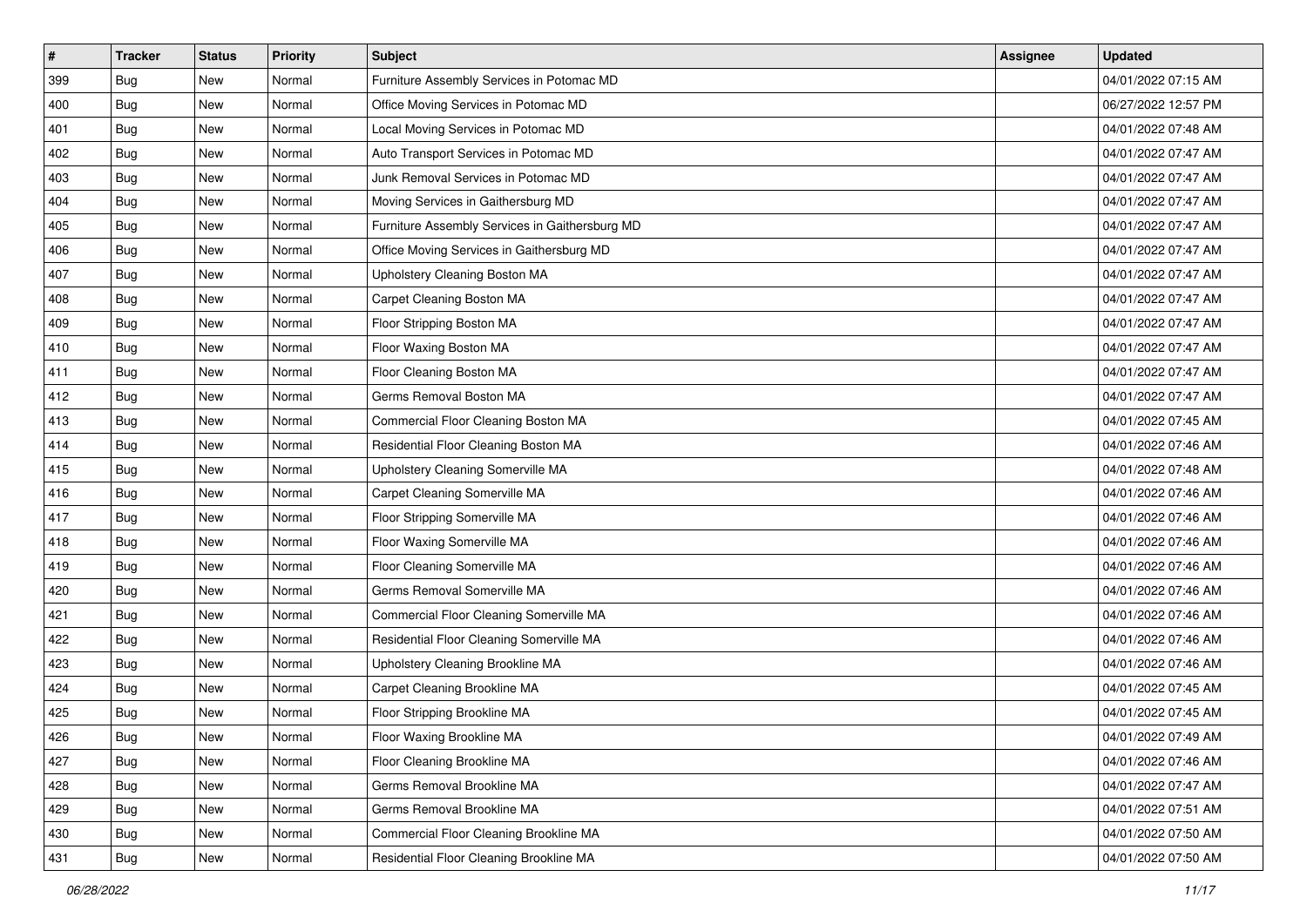| $\sharp$ | <b>Tracker</b> | <b>Status</b> | <b>Priority</b> | <b>Subject</b>                          | <b>Assignee</b> | <b>Updated</b>      |
|----------|----------------|---------------|-----------------|-----------------------------------------|-----------------|---------------------|
| 432      | <b>Bug</b>     | New           | Normal          | Upholstery Cleaning Newton MA           |                 | 04/01/2022 07:50 AM |
| 433      | Bug            | New           | Normal          | Carpet Cleaning Newton MA               |                 | 04/01/2022 07:50 AM |
| 434      | Bug            | New           | Normal          | Floor Stripping Newton MA               |                 | 04/01/2022 07:50 AM |
| 435      | Bug            | New           | Normal          | Floor Waxing Newton MA                  |                 | 04/01/2022 07:50 AM |
| 436      | Bug            | <b>New</b>    | Normal          | Floor Cleaning Newton MA                |                 | 04/01/2022 07:50 AM |
| 437      | Bug            | New           | Normal          | Germs Removal Newton MA                 |                 | 04/01/2022 07:50 AM |
| 438      | Bug            | New           | Normal          | Commercial Floor Cleaning Newton MA     |                 | 04/01/2022 07:50 AM |
| 439      | Bug            | New           | Normal          | Residential Floor Cleaning Newton MA    |                 | 04/01/2022 07:49 AM |
| 440      | <b>Bug</b>     | New           | Normal          | Upholstery Cleaning Watertown MA        |                 | 04/01/2022 07:49 AM |
| 441      | Bug            | New           | Normal          | Carpet Cleaning Watertown MA            |                 | 06/02/2022 06:00 PM |
| 442      | <b>Bug</b>     | New           | Normal          | Floor Stripping Watertown MA            |                 | 04/01/2022 07:49 AM |
| 443      | Bug            | New           | Normal          | Floor Waxing Watertown MA               |                 | 04/01/2022 07:51 AM |
| 444      | Bug            | New           | Normal          | Floor Cleaning Watertown MA             |                 | 04/01/2022 07:49 AM |
| 445      | Bug            | New           | Normal          | Germs Removal Watertown MA              |                 | 04/01/2022 07:49 AM |
| 446      | Bug            | New           | Normal          | Commercial Floor Cleaning Watertown MA  |                 | 04/01/2022 07:49 AM |
| 447      | <b>Bug</b>     | New           | Normal          | Residential Floor Cleaning Watertown MA |                 | 04/01/2022 07:49 AM |
| 448      | Bug            | New           | Normal          | Upholstery Cleaning Quincy MA           |                 | 04/01/2022 07:48 AM |
| 449      | Bug            | <b>New</b>    | Normal          | Carpet Cleaning Quincy MA               |                 | 04/01/2022 07:48 AM |
| 450      | <b>Bug</b>     | New           | Normal          | Floor Stripping Quincy MA               |                 | 06/27/2022 01:48 PM |
| 451      | Bug            | New           | Normal          | Floor Waxing Quincy MA                  |                 | 04/01/2022 07:48 AM |
| 452      | <b>Bug</b>     | New           | Normal          | Floor Cleaning Quincy MA                |                 | 04/01/2022 07:48 AM |
| 453      | <b>Bug</b>     | New           | Normal          | Germs Removal Quincy MA                 |                 | 04/01/2022 07:48 AM |
| 454      | Bug            | <b>New</b>    | Normal          | Commercial Floor Cleaning Quincy MA     |                 | 06/02/2022 05:59 PM |
| 455      | <b>Bug</b>     | New           | Normal          | Residential Floor Cleaning Quincy MA    |                 | 04/01/2022 07:38 AM |
| 456      | <b>Bug</b>     | New           | Normal          | Upholstery Cleaning Medford MA          |                 | 04/01/2022 07:28 AM |
| 457      | Bug            | New           | Normal          | Carpet Cleaning Medford MA              |                 | 06/27/2022 05:21 PM |
| 458      | <b>Bug</b>     | New           | Normal          | Floor Stripping Medford MA              |                 | 04/01/2022 07:32 AM |
| 459      | <b>Bug</b>     | New           | Normal          | Floor Waxing Medford MA                 |                 | 04/01/2022 07:32 AM |
| 460      | <b>Bug</b>     | New           | Normal          | Floor Cleaning Medford MA               |                 | 06/26/2022 08:00 PM |
| 461      | <b>Bug</b>     | New           | Normal          | Germs Removal Medford MA                |                 | 06/28/2022 04:15 AM |
| 462      | <b>Bug</b>     | New           | Normal          | Commercial Floor Cleaning Medford MA    |                 | 04/01/2022 07:32 AM |
| 463      | <b>Bug</b>     | New           | Normal          | Residential Floor Cleaning Medford MA   |                 | 04/01/2022 07:32 AM |
| 464      | <b>Bug</b>     | New           | Normal          | Upholstery Cleaning Westchester MA      |                 | 06/21/2022 04:02 PM |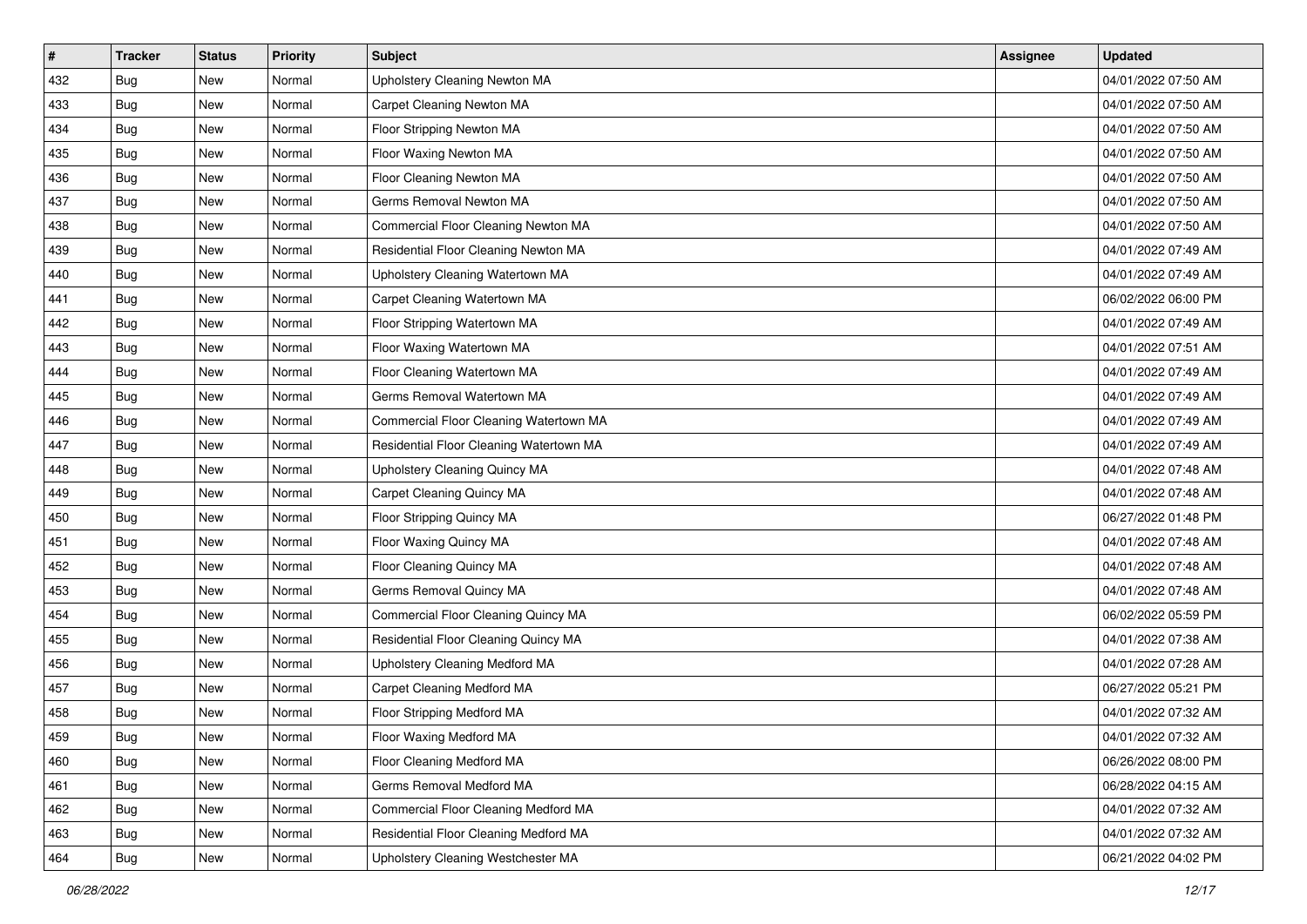| $\vert$ # | <b>Tracker</b> | <b>Status</b> | Priority | Subject                                                                              | <b>Assignee</b>        | <b>Updated</b>      |
|-----------|----------------|---------------|----------|--------------------------------------------------------------------------------------|------------------------|---------------------|
| 465       | <b>Bug</b>     | New           | Normal   | Carpet Cleaning Westchester MA                                                       |                        | 06/27/2022 12:50 PM |
| 466       | Bug            | New           | Normal   | Floor Stripping Westchester MA                                                       |                        | 06/28/2022 03:45 AM |
| 467       | Bug            | New           | Normal   | Floor Waxing Westchester MA                                                          |                        | 04/01/2022 07:31 AM |
| 468       | <b>Bug</b>     | <b>New</b>    | Normal   | Floor Cleaning Westchester MA                                                        |                        | 06/27/2022 02:41 AM |
| 469       | Bug            | <b>New</b>    | Normal   | Germs Removal Westchester MA                                                         |                        | 06/26/2022 05:31 PM |
| 470       | <b>Bug</b>     | New           | Normal   | Commercial Floor Cleaning Westchester MA                                             |                        | 06/28/2022 04:16 AM |
| 471       | <b>Bug</b>     | <b>New</b>    | Normal   | Residential Floor Cleaning Westchester MA                                            |                        | 06/27/2022 07:08 AM |
| 472       | <b>Bug</b>     | <b>New</b>    | Normal   | Upholstery Cleaning Arlington MA                                                     |                        | 04/01/2022 07:31 AM |
| 473       | <b>Bug</b>     | New           | Normal   | Floor Stripping Arlington MA                                                         |                        | 06/28/2022 04:29 AM |
| 474       | Bug            | <b>New</b>    | Normal   | Floor Waxing Arlington MA                                                            |                        | 06/27/2022 03:03 AM |
| 475       | <b>Bug</b>     | <b>New</b>    | Normal   | Floor Cleaning Arlington MA                                                          |                        | 06/28/2022 06:51 AM |
| 477       | Bug            | <b>New</b>    | Normal   | What Does Online Coupon Mean?                                                        |                        | 06/25/2022 11:15 PM |
| 478       | Feature        | New           | Normal   | Is it safe to install third-party WhatsApp GB?                                       |                        | 06/28/2022 06:06 AM |
| 479       | Bug            | New           | Normal   | Limousine Service Bellevue WA                                                        |                        | 06/27/2022 04:37 PM |
| 480       | Bug            | <b>New</b>    | Normal   | Nur Online Shop                                                                      |                        | 06/28/2022 06:28 AM |
| 481       | Bug            | New           | Normal   | Nur Online Shop                                                                      |                        | 06/27/2022 11:05 PM |
| 482       | <b>Bug</b>     | <b>New</b>    | Normal   | <b>Text Window</b>                                                                   |                        | 06/28/2022 01:08 AM |
| 483       | <b>Bug</b>     | <b>New</b>    | Normal   | UK best essay writing service                                                        |                        | 06/28/2022 01:35 AM |
| 484       | Bug            | New           | Normal   | UK best essay writing service                                                        |                        | 06/27/2022 02:01 PM |
| 487       | Bug            | <b>New</b>    | Normal   | Cheap Fake Dunks                                                                     |                        | 06/28/2022 04:55 AM |
| 488       | <b>Bug</b>     | New           | Normal   | Quick solution to solve cash app dispute by the technical team                       |                        | 06/27/2022 02:04 AM |
| 489       | <b>Bug</b>     | New           | Normal   | Get cash app refund instantly if sent to the wrong person                            |                        | 06/27/2022 06:48 PM |
| 490       | Bug            | <b>New</b>    | Normal   | Unlock cash app account by getting quick solutions from the technical executives     |                        | 06/28/2022 03:42 AM |
| 491       | Feature        | <b>New</b>    | Normal   | Automatically download and paste Reddit wallpapers into Windows                      |                        | 06/28/2022 06:42 AM |
| 492       | <b>Bug</b>     | <b>New</b>    | Normal   | HD Streamz MOD APK v3.5.5 (Keine Werbung)                                            |                        | 06/28/2022 01:41 AM |
| 494       | Bug            | New           | Normal   | <b>Buy Discussion Post</b>                                                           |                        | 06/27/2022 11:08 PM |
| 495       | <b>Bug</b>     | New           | Normal   | Twitch Clip Downloader Download Twitch Clips Online 2021                             |                        | 06/28/2022 01:38 AM |
| 496       | <b>Bug</b>     | New           | Normal   | What is Live NetTV?                                                                  |                        | 06/27/2022 08:32 PM |
| 497       | Bug            | New           | Normal   | Fake Nike Dunk Low Off-White Lot 50                                                  |                        | 06/28/2022 07:07 AM |
| 498       | Bug            | New           | Normal   | Téléchargeur SoundCloud : SoundCloud en Mp3                                          | Christophe<br>Garion   | 06/28/2022 03:54 AM |
| 499       | Feature        | New           | Normal   | Discover The Premium Features Of Spotify Mod Apk                                     |                        | 06/28/2022 05:46 AM |
| 500       | Bug            | New           | Normal   | Simply contact the technical team, to find the solution to cash app refund problems. | Pierre-Loïc<br>Garoche | 06/28/2022 01:50 AM |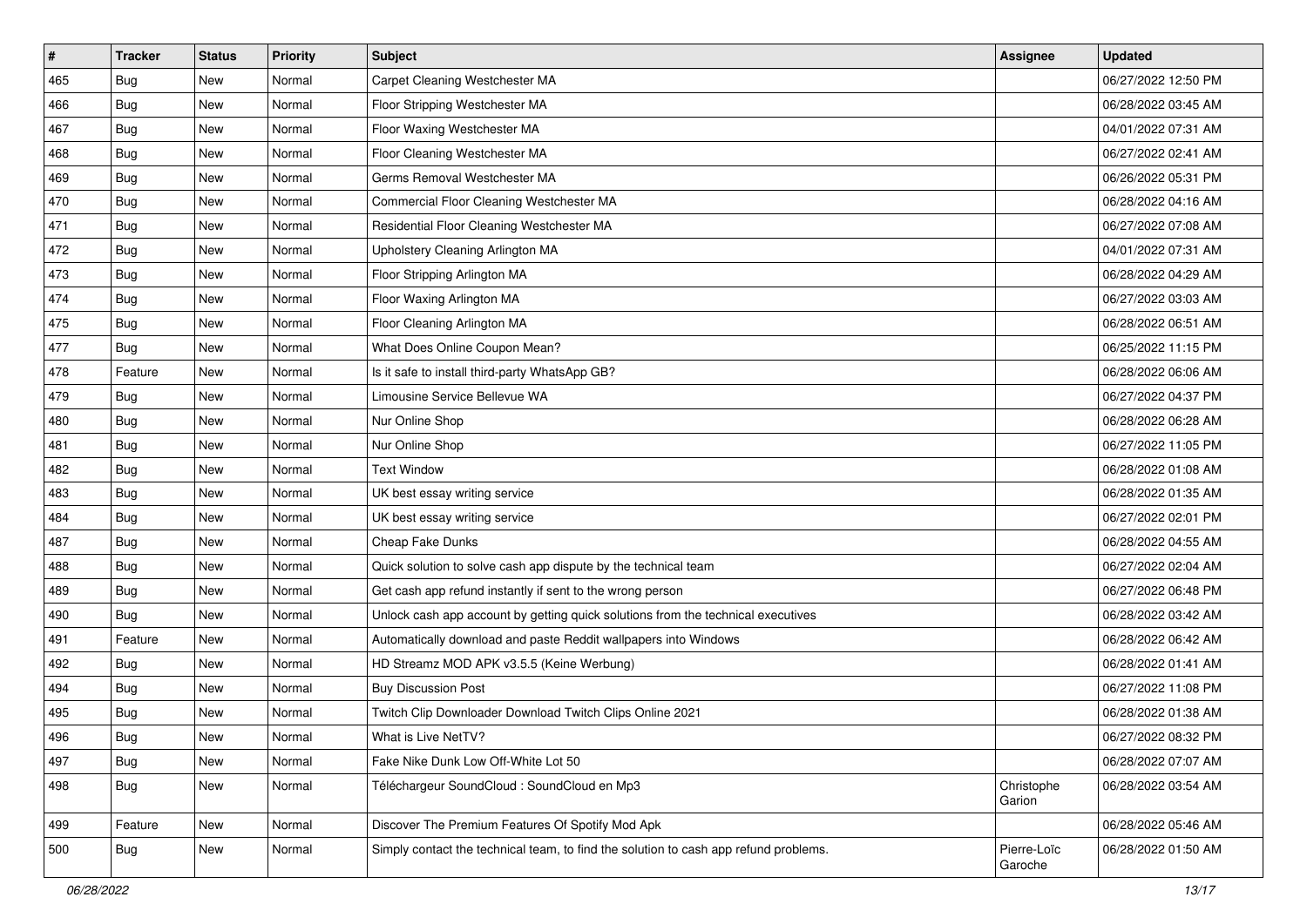| $\vert$ # | <b>Tracker</b> | <b>Status</b> | Priority | <b>Subject</b>                                                                           | <b>Assignee</b>        | <b>Updated</b>      |
|-----------|----------------|---------------|----------|------------------------------------------------------------------------------------------|------------------------|---------------------|
| 501       | Bug            | New           | Normal   | How Do I Annihilate Cash App Transfer Failed Problems Effectively                        | Pierre-Loïc<br>Garoche | 06/27/2022 08:38 PM |
| 502       | Bug            | New           | Normal   | Les instructions pour définir des sonneries pour iPhone sont simples et faciles à suivre |                        | 06/27/2022 07:52 PM |
| 503       | Bug            | New           | Normal   | Youtube Premium Apk free download for Android                                            |                        | 06/27/2022 08:43 PM |
| 504       | Bug            | New           | Normal   | A beginner should always look for online Java assignment help!                           |                        | 06/28/2022 02:21 AM |
| 505       | <b>Bug</b>     | New           | Normal   | www.trendmicro.com/activate                                                              |                        | 06/28/2022 05:14 AM |
| 506       | <b>Bug</b>     | New           | Normal   | www.trendmicro.com/activate                                                              |                        | 06/28/2022 07:51 AM |
| 507       | Bug            | New           | Normal   | central.bitdefender.com                                                                  |                        | 06/27/2022 09:13 PM |
| 508       | <b>Bug</b>     | New           | Normal   | hire a professional dissertation help                                                    |                        | 06/28/2022 07:23 AM |
| 509       | Feature        | New           | Normal   | Fashion                                                                                  | Anonymous              | 06/27/2022 06:39 PM |
| 510       | Feature        | New           | Normal   | Fashion                                                                                  | Anonymous              | 06/28/2022 06:25 AM |
| 511       | Feature        | New           | Normal   | Fashion                                                                                  | Anonymous              | 06/27/2022 12:17 AM |
| 512       | Bug            | New           | Normal   | The Importance Of Using Custom Writing Services                                          |                        | 06/27/2022 07:52 PM |
| 513       | <b>Bug</b>     | New           | Normal   | Unlock cash app account using the easy steps:                                            | Anonymous              | 06/28/2022 07:33 AM |
| 514       | <b>Bug</b>     | New           | Normal   | Trans-Caribbean                                                                          |                        | 06/27/2022 08:06 AM |
| 515       | <b>Bug</b>     | New           | Normal   | Fragment Nike Dunk High Tokyo Fake                                                       |                        | 06/28/2022 04:43 AM |
| 516       | <b>Bug</b>     | New           | Normal   | Does Cash App Help To Get Cash App Refund Without Any Interruption?                      |                        | 06/28/2022 12:20 AM |
| 517       | Bug            | <b>New</b>    | Normal   | Proficient tips to take help of cash app support professionals:                          |                        | 06/26/2022 07:34 AM |
| 518       | <b>Bug</b>     | New           | Normal   | How To Check The Balance Of Cash App Account By Taking Cash App Support?                 |                        | 06/27/2022 03:46 AM |
| 519       | <b>Bug</b>     | New           | Normal   | Are you finding online UK Assignment writers?                                            |                        | 06/28/2022 06:36 AM |
| 520       | <b>Bug</b>     | New           | Normal   | What Is The Major Role Of Cash.app/Help and Support Page?                                |                        | 06/27/2022 03:04 PM |
| 521       | Feature        | New           | Normal   | Check out the Cash app Card balance for an overdraft.                                    | Pierre-Loïc<br>Garoche | 06/26/2022 04:22 AM |
| 522       | Feature        | <b>New</b>    | Normal   | Can You Check App Limits, If Cash app won't let me send money?                           |                        | 06/28/2022 04:46 AM |
| 523       | Bug            | New           | Normal   | What Is The Right Google Account Recovery Aid To Regain Account Access?                  | Pierre-Loïc<br>Garoche | 06/28/2022 05:17 AM |
| 524       | <b>Bug</b>     | New           | Normal   | How Does Google Account Recovery Work If Your Account Is Hacked?                         |                        | 06/27/2022 12:46 PM |
| 525       | <b>Bug</b>     | New           | Normal   | If you don't have a QR code: How to activate cash app card in app                        |                        | 06/27/2022 08:47 PM |
| 526       | Bug            | New           | Normal   | Soundcloud to mp3 converter - Download Soundcloud songs                                  |                        | 06/27/2022 01:55 PM |
| 527       | Feature        | New           | Normal   | My Teachers                                                                              |                        | 06/28/2022 07:30 AM |
| 528       | Bug            | New           | Normal   | Korean Mag                                                                               |                        | 06/27/2022 08:14 AM |
| 529       | Bug            | New           | Normal   | Thop TV APK - Free Download for Android                                                  |                        | 06/27/2022 08:52 PM |
| 530       | Bug            | New           | Normal   | Cheap Assignment Writing Service UK                                                      | Anonymous              | 06/28/2022 03:29 AM |
| 531       | <b>Bug</b>     | New           | Normal   | Cheap Assignment Writing Service UK                                                      | Anonymous              | 06/28/2022 06:40 AM |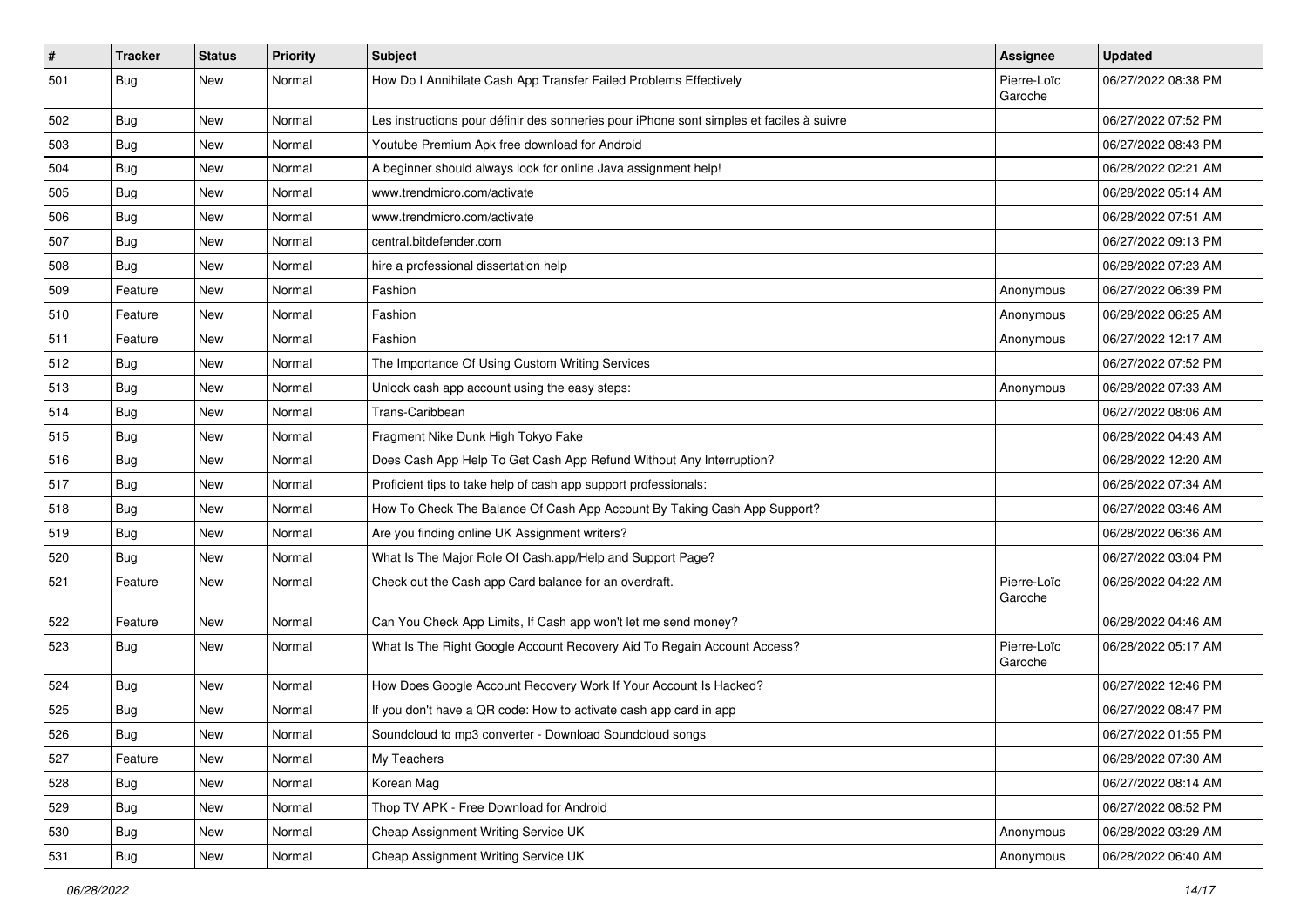| $\vert$ # | <b>Tracker</b> | <b>Status</b> | Priority | Subject                                                                                                                                                                                                                                           | Assignee               | <b>Updated</b>      |
|-----------|----------------|---------------|----------|---------------------------------------------------------------------------------------------------------------------------------------------------------------------------------------------------------------------------------------------------|------------------------|---------------------|
| 532       | <b>Bug</b>     | New           | Normal   | My Assignment Help                                                                                                                                                                                                                                |                        | 06/27/2022 05:16 PM |
| 533       | Bug            | New           | Normal   | How to complete the homework assignments in economics in the easiest way?                                                                                                                                                                         |                        | 06/26/2022 10:12 PM |
| 534       | Bug            | New           | Normal   | Know how to initiate cash app refund by contacting the technical team                                                                                                                                                                             | Pierre-Loïc<br>Garoche | 06/27/2022 07:31 PM |
| 535       | Bug            | <b>New</b>    | Normal   | Getting Tangled Problems When You Try To Apply For Cash App Delete Account                                                                                                                                                                        | Christophe<br>Garion   | 06/26/2022 04:51 PM |
| 536       | Bug            | New           | Normal   | How to check the balance on the cash app card                                                                                                                                                                                                     | Hamza<br>Bourbouh      | 06/28/2022 04:44 AM |
| 537       | Bug            | New           | Normal   | Get tech assistance with customer support on ATT Yahoo email login issue.                                                                                                                                                                         |                        | 06/28/2022 06:20 AM |
| 538       | Bug            | New           | Normal   | Will cash app refund money if scammed quickly?                                                                                                                                                                                                    |                        | 06/27/2022 10:25 AM |
| 539       | Bug            | New           | Normal   | Do you want to know how to activate cash card through phone number?                                                                                                                                                                               |                        | 04/01/2022 09:25 AM |
| 540       | Bug            | New           | Normal   | Why Haven't I Received My Cash App Card? Can I get t the reasons behind it                                                                                                                                                                        |                        | 06/27/2022 04:54 PM |
| 541       | Bug            | New           | Normal   | How to fix the cash app payment failed errors?                                                                                                                                                                                                    |                        | 06/27/2022 03:22 PM |
| 542       | Bug            | New           | Normal   | Web N Logo Design                                                                                                                                                                                                                                 |                        | 06/27/2022 07:02 PM |
| 543       | Feature        | New           | Normal   | Get tech assistance with customer support on ATT Yahoo email login issue.                                                                                                                                                                         |                        | 06/24/2022 05:08 PM |
| 544       | Bug            | New           | Normal   | Hey! I had a very cool idea to order our general picture on canvas for my family as a gift. But couldn't find a good<br>one. Once my friend advised me this article in which I found what I was looking for and gave a cool gift to my<br>family. |                        | 06/27/2022 04:10 AM |
| 545       | Feature        | <b>New</b>    | Normal   | Best Canvas Print Company                                                                                                                                                                                                                         |                        | 06/26/2022 10:28 PM |
| 546       | Feature        | New           | Normal   | Quickbooks Error                                                                                                                                                                                                                                  |                        | 06/27/2022 03:44 PM |
| 547       | Bug            | <b>New</b>    | Normal   | Get rid of the issue of cash app down by calling experts.                                                                                                                                                                                         |                        | 06/26/2022 10:38 AM |
| 548       | <b>Bug</b>     | New           | Normal   | Web N Logo Design                                                                                                                                                                                                                                 |                        | 04/01/2022 09:29 AM |
| 549       | Bug            | New           | Normal   | Radio Luisteren                                                                                                                                                                                                                                   |                        | 06/26/2022 11:56 AM |
| 550       | Bug            | <b>New</b>    | Normal   | Nederland FM - beste manieren om naar internationale radio op internet te luisteren                                                                                                                                                               |                        | 06/27/2022 12:45 PM |
| 551       | <b>Bug</b>     | New           | Normal   | Why Do Students Need Online Best Dissertation Writing Services?                                                                                                                                                                                   |                        | 06/28/2022 03:03 AM |
| 552       | Feature        | <b>New</b>    | Normal   | Radio rfm and the benefits of radio rfm                                                                                                                                                                                                           |                        | 06/27/2022 01:44 PM |
| 553       | Bug            | New           | Normal   | Cinema HD APK - Free Movie Enjoyment App on Android                                                                                                                                                                                               |                        | 06/26/2022 01:39 PM |
| 554       | <b>Bug</b>     | New           | Normal   | XvideoStudio Video Editor APK Free Download on TechToDown                                                                                                                                                                                         |                        | 06/27/2022 08:59 PM |
| 555       | Bug            | <b>New</b>    | Normal   | web design development in hyderabad                                                                                                                                                                                                               |                        | 06/28/2022 05:01 AM |
| 556       | Bug            | New           | Normal   | Play Game Mod Apk With Your Friends                                                                                                                                                                                                               |                        | 06/27/2022 09:42 PM |
| 557       | Feature        | New           | Normal   | <b>Business Law Assignment Help</b>                                                                                                                                                                                                               |                        | 06/27/2022 08:31 PM |
| 558       | Feature        | New           | Normal   | <b>Stunning Classic Sofas</b>                                                                                                                                                                                                                     |                        | 06/27/2022 04:44 PM |
| 560       | Bug            | New           | Normal   | Whatsapp Aero - Make Your Phone Auto Connect                                                                                                                                                                                                      |                        | 04/01/2022 09:28 AM |
| 561       | <b>Bug</b>     | New           | Normal   | Enjoy the Full YouTube Premium Experience With YouTube Premium Membership                                                                                                                                                                         |                        | 06/27/2022 09:33 PM |
| 562       | <b>Bug</b>     | New           | Normal   | Learn Basic Mahjong Rules                                                                                                                                                                                                                         |                        | 06/23/2022 12:48 AM |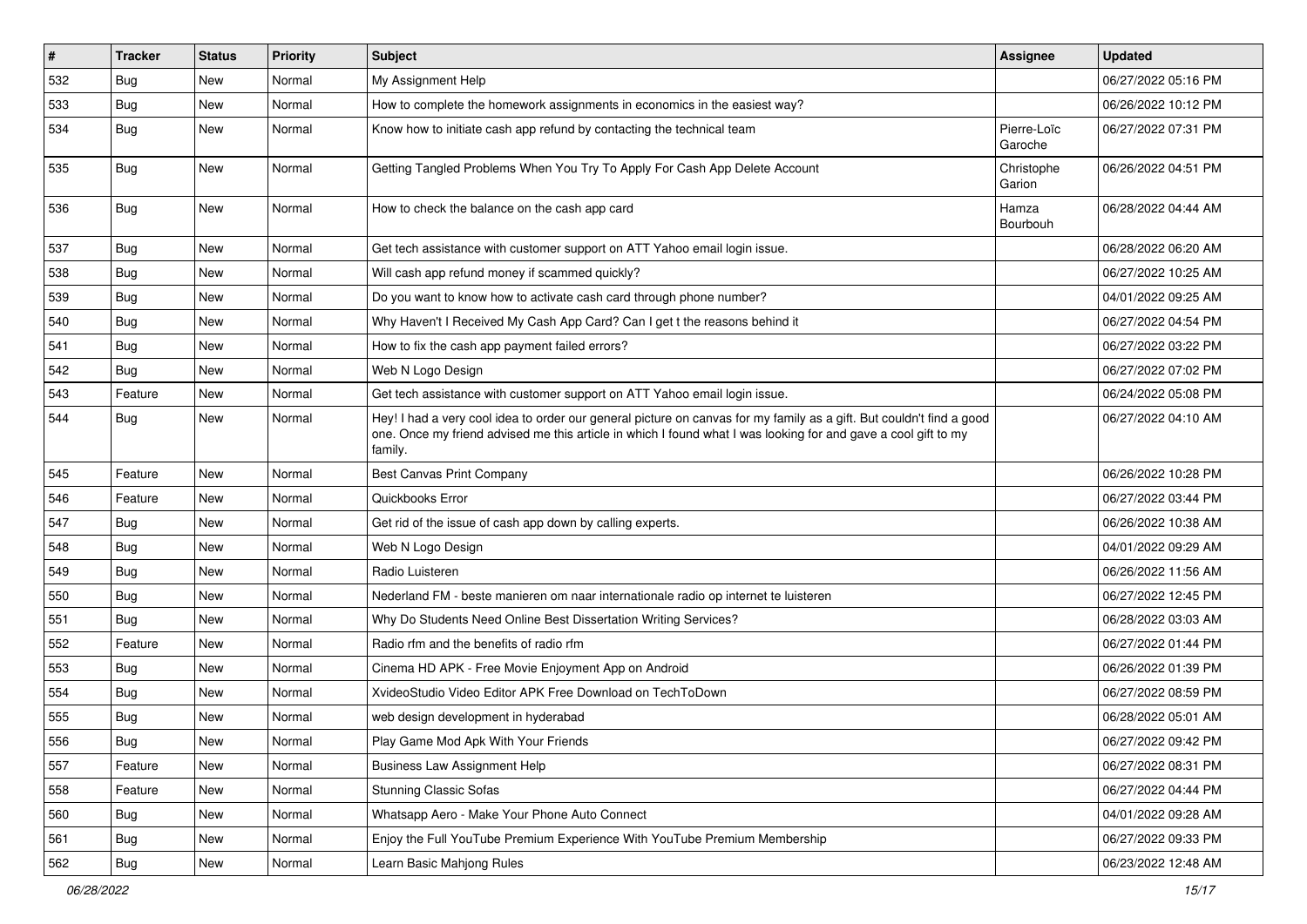| $\sharp$ | <b>Tracker</b> | <b>Status</b> | <b>Priority</b> | Subject                                                                                                                                                                                                                                                               | <b>Assignee</b>        | <b>Updated</b>      |
|----------|----------------|---------------|-----------------|-----------------------------------------------------------------------------------------------------------------------------------------------------------------------------------------------------------------------------------------------------------------------|------------------------|---------------------|
| 563      | Bug            | New           | Normal          | Understanding the Difference Between Free and Paid Mod Apks                                                                                                                                                                                                           |                        | 06/28/2022 06:51 AM |
| 564      | Bug            | New           | Normal          | How To Install RepelisPlus On Your Android Phone?                                                                                                                                                                                                                     |                        | 06/27/2022 12:23 PM |
| 565      | Bug            | New           | Normal          | How To Install RepelisPlus On Your Android Phone?                                                                                                                                                                                                                     |                        | 06/27/2022 06:54 AM |
| 566      | Bug            | <b>New</b>    | Normal          | Kinemaster Pro Download - los App Review                                                                                                                                                                                                                              |                        | 04/01/2022 09:27 AM |
| 567      | Bug            | New           | Normal          | Singapore assignment help                                                                                                                                                                                                                                             |                        | 06/28/2022 04:12 AM |
| 568      | Bug            | New           | Normal          | Instale a versão mais recente do YouTube Premium                                                                                                                                                                                                                      |                        | 06/27/2022 08:56 PM |
| 569      | <b>Bug</b>     | New           | Normal          | What is the incoming and outgoing mail server for Outlook IMAP settings?                                                                                                                                                                                              | Pierre-Loïc<br>Garoche | 06/27/2022 02:29 AM |
| 570      | Bug            | New           | Normal          | What is Sutton bank cash app customer service phone number?                                                                                                                                                                                                           | Pierre-Loïc<br>Garoche | 06/26/2022 07:49 AM |
| 571      | <b>Bug</b>     | New           | Normal          | How may the Cash app dispute your trade?                                                                                                                                                                                                                              | Pierre-Loïc<br>Garoche | 06/27/2022 02:39 PM |
| 572      | Feature        | New           | Normal          | New features of WhatsApp Plus on Android phones                                                                                                                                                                                                                       | Pierre-Loïc<br>Garoche | 06/27/2022 11:22 PM |
| 573      | Bug            | New           | Normal          | Experimente lo mejor en la aplicación Apk de juegos gratis                                                                                                                                                                                                            |                        | 06/28/2022 12:55 AM |
| 574      | Bug            | New           | Normal          | How to fix the Epson printer offline issue due to a wired connection?                                                                                                                                                                                                 |                        | 06/28/2022 04:37 AM |
| 576      | <b>Bug</b>     | New           | Normal          | So laden Sie ein Instagram-Bild herunter                                                                                                                                                                                                                              |                        | 06/26/2022 08:46 PM |
| 577      | <b>Bug</b>     | New           | Normal          | Follow these easy steps to make Admiral Casino Login                                                                                                                                                                                                                  |                        | 06/28/2022 03:52 AM |
| 579      | Bug            | New           | Normal          | YOUR CV MAKES YOUR FIRST IMPRESSION                                                                                                                                                                                                                                   | Christophe<br>Garion   | 06/27/2022 12:22 PM |
| 581      | Bug            | <b>New</b>    | Normal          | E-Learning Course Help                                                                                                                                                                                                                                                |                        | 06/28/2022 03:36 AM |
| 582      | <b>Bug</b>     | New           | Normal          | Cash App Won't Let Me Send Money If There Is A Low Balance Available                                                                                                                                                                                                  | Pierre-Loïc<br>Garoche | 06/26/2022 02:39 PM |
| 584      | Bug            | New           | Normal          | Want the cash app customer service number to check balance?                                                                                                                                                                                                           |                        | 06/28/2022 01:53 AM |
| 585      | <b>Bug</b>     | New           | Normal          | What is cash app help number?                                                                                                                                                                                                                                         |                        | 06/26/2022 06:21 PM |
| 586      | Bug            | New           | Normal          | Best Modifications For Your Mobile Phone                                                                                                                                                                                                                              |                        | 06/27/2022 07:15 PM |
| 587      | Bug            | New           | Normal          | Why Picsart Pro Offers Great Features                                                                                                                                                                                                                                 |                        | 06/27/2022 05:28 PM |
| 588      | <b>Bug</b>     | New           | Normal          | YouTube Vanced Apk Manager App - Como instalá-lo                                                                                                                                                                                                                      |                        | 06/27/2022 05:52 AM |
| 589      | <b>Bug</b>     | New           | Normal          | How can I get the cash app phone number of customer support?                                                                                                                                                                                                          |                        | 06/28/2022 07:11 AM |
| 590      | Bug            | New           | Normal          | Follow proper initiatives to check my cash app card balance:                                                                                                                                                                                                          |                        | 06/27/2022 09:57 AM |
| 591      | Bug            | New           | Normal          | How To Find Facebook Modifications For Your Spotify Premium Apk?                                                                                                                                                                                                      |                        | 06/27/2022 08:41 AM |
| 592      | Bug            | New           | Normal          | Deezer Premium APK - Baixe músicas de qualquer lugar do mundo de graça                                                                                                                                                                                                |                        | 06/27/2022 10:23 PM |
| 593      | Bug            | New           | Normal          | Eiffel Spark Ultimate C2 SN series is a fully synthetic range of advanced performance engine oils blended in<br>high performance fully synthetic (PAO - polyalphaolefin) basestocks fortified with advanced technology additive<br>system, specifically formulated to |                        | 06/27/2022 03:28 AM |
| 594      | Feature        | New           | Normal          | How does research proposal help online make it easy for me?                                                                                                                                                                                                           |                        | 06/27/2022 03:34 PM |